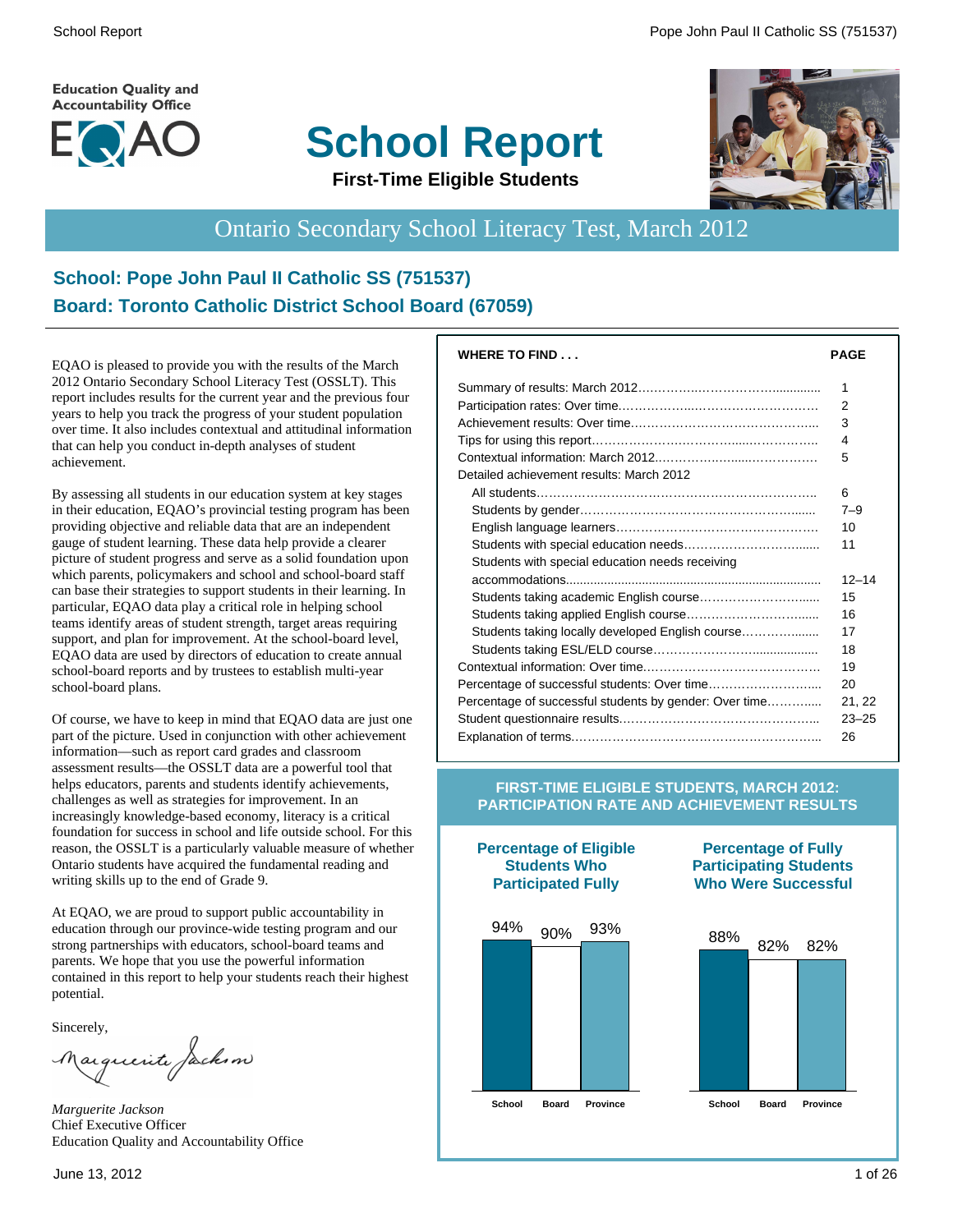# Ontario Secondary School Literacy Test, March 2012



| Number of First-Time Eliqible Students |                   |            |                   |                   |                   |  |  |  |  |
|----------------------------------------|-------------------|------------|-------------------|-------------------|-------------------|--|--|--|--|
|                                        | <b>March 2008</b> | April 2009 | <b>April 2010</b> | <b>March 2011</b> | <b>March 2012</b> |  |  |  |  |
| School                                 | 298               | 352        | 336               | 336               | 348               |  |  |  |  |
| Board                                  | 6 897             | 7 071      | 7 263             | 7 414             | 7 050             |  |  |  |  |
| Province                               | 156 151           | 152 830    | 153 490           | 153 635           | 147 306           |  |  |  |  |

\* Percentages in graphs may not add up to 100, due to rounding.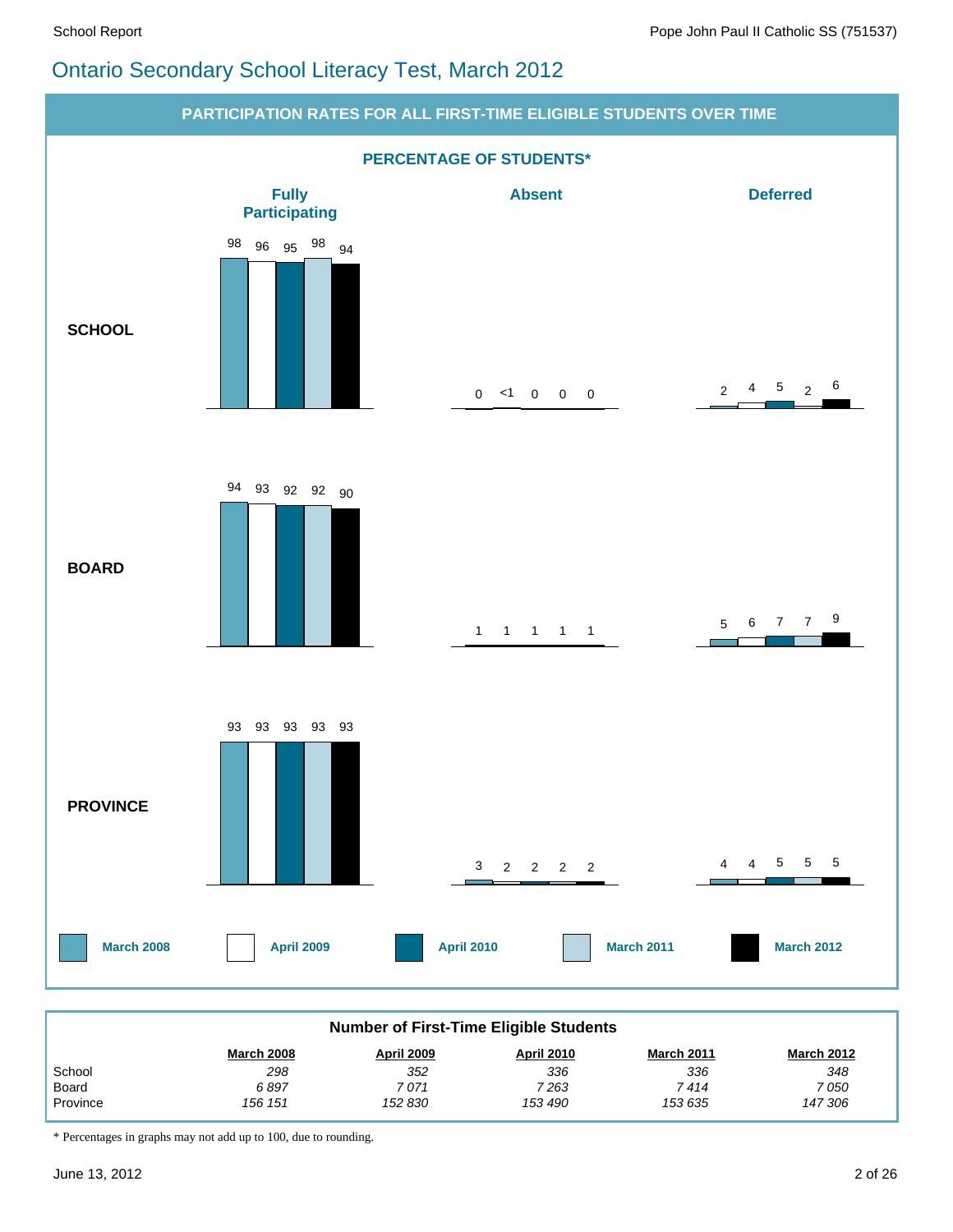# Ontario Secondary School Literacy Test, March 2012



\* Percentages in graphs may not add up to 100, due to rounding.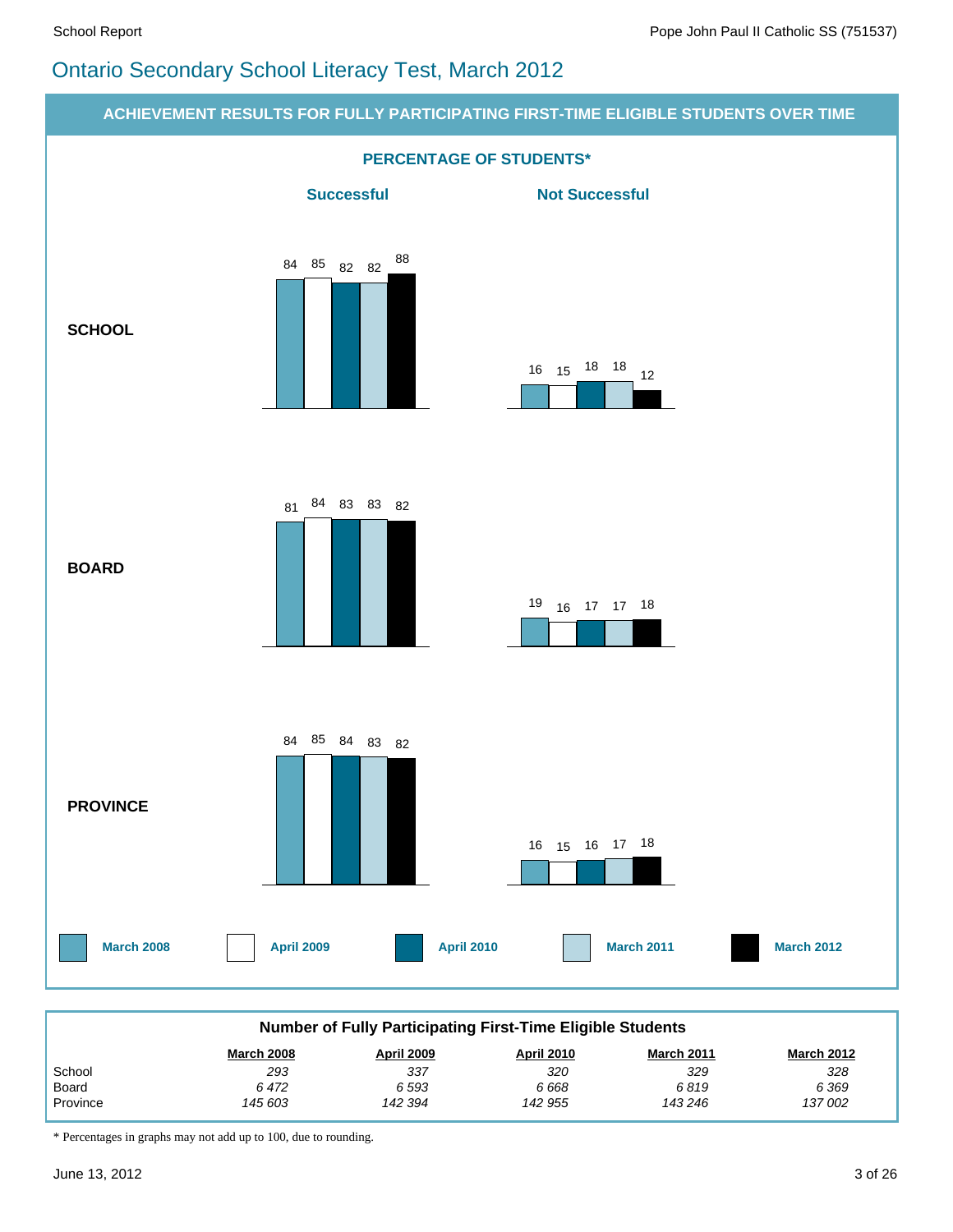Each school is unique. To appreciate the distinctive character of a school, look at the contextual information to understand the features and characteristics of the community it serves.

#### $C<sub>3</sub>$

This test captures the performance of students at one point in time each year. Consider the results along with other information about students' performance.

#### $\alpha$

Exercise caution when interpreting results for small schools. Results may vary considerably from year to year, and differences may look exaggerated. For example, in a group of 30 students, a difference of 10% represents only three students.

#### $C<sub>3</sub>$

Trends may be difficult to identify or to interpret. This is especially true in small schools or in schools where there is a high turnover in the student population.

#### $C<sub>3</sub>$

EQAO values students' privacy. Results are not reported publicly for schools where fewer than 15 students fully participated, because it might be possible to identify individual students.

# **TIPS WHAT IS IN THIS REPORT?**

This report shows how well students at this school have met the minimum standard for literacy to the end of Grade 9 as set out in *The Ontario Curriculum.*

#### **This report includes**

- results for this school compared to the board and province;
- a comparison of results of the current and previous administrations to aid in monitoring improvement and
- $\bullet$  information about the characteristics of the students who participated.

#### **Specifically, you will find**

- summary graphs showing participation and success rates;
- $\bullet$  detailed tables and graphs showing results for various groups of students, e.g., by gender, English language learners;
- student questionnaire results and
- an explanation of all terms used in this report.

#### **HOW TO USE THIS REPORT**

- $\bullet$  Examine the contextual information to understand the similarities and differences among this school, the board and the province. Consider the challenges that any differences might present.
- $\bullet$  Examine the school results.
	- Are these results consistent with what you would expect?
	- · How do these results compare to the provincial results?
	- How do these results compare over time?
	- · What influence might students' attitudes have on student performance (refer to the questionnaire results)?
- $\bullet$  Speak to the school principal or the school council chair about the goals for improving student performance.

The Education Quality and Accountability Office is an independent agency that gathers information about student achievement through province-wide assessments.

Learn more about us at www.eqao.com.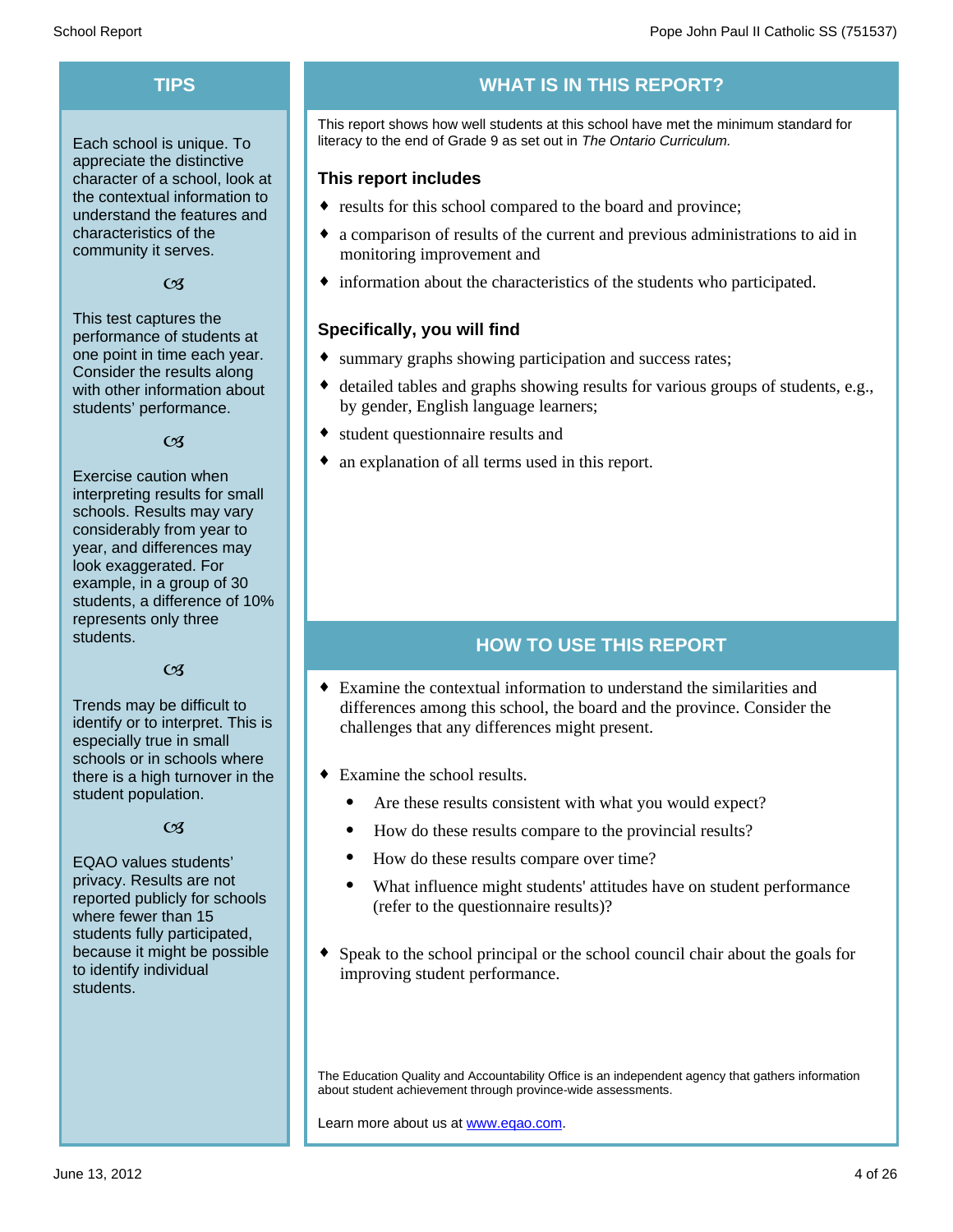#### Contextual Information

This information provides a context for interpreting the school's results.

|                                                                                        | <b>School</b> |            | <b>Board</b>                                 |      | <b>Province</b> |         |
|----------------------------------------------------------------------------------------|---------------|------------|----------------------------------------------|------|-----------------|---------|
| <b>Enrolment</b>                                                                       |               |            |                                              |      |                 |         |
| Number of first-time eligible students                                                 |               | 348        |                                              | 7050 |                 | 147 306 |
| Number of schools with first-time eligible students                                    |               | n/a        |                                              | 34   |                 | 796     |
| Number of students who were exempted                                                   |               |            |                                              | 38   |                 | 1694    |
|                                                                                        |               |            | Number Percent Number Percent Number Percent |      |                 |         |
| <b>Participation in the Test</b>                                                       |               |            |                                              |      |                 |         |
| Of all first-time eligible students, those who participated fully in the assessment    | 328           | 94%        | 6369                                         | 90%  | 137 002         | 93%     |
| Of all first-time eligible students, those who were absent                             | 0             | 0%         | 48                                           | 1%   | 2966            | 2%      |
| Of all first-time eligible students, those who were deferred                           | 20            | 6%         | 633                                          | 9%   | 7338            | 5%      |
| Gender <sup>†</sup> Based on number of first-time eligible students                    |               |            |                                              |      |                 |         |
| Female                                                                                 | 176           | 51%        | 3547                                         | 50%  | 71 934          | 49%     |
| Male                                                                                   | 172           | 49%        | 3 503                                        | 50%  | 75 370          | 51%     |
| Gender not specified                                                                   | 0             | 0%         | $\theta$                                     | 0%   | $\overline{c}$  | $<$ 1%  |
| <b>Student Status</b> <sup>†</sup> Based on number of first-time eligible students     |               |            |                                              |      |                 |         |
| English language learners*                                                             | 33            | 9%         | 881                                          | 12%  | 7488            | 5%      |
| English language learners receiving special provisions**                               | 26            | 8%         | 513                                          | 8%   | 3826            | 3%      |
| Students with special education needs (excluding gifted)*                              | 38            | 11%        | 1 217                                        | 17%  | 25 432          | 17%     |
| Students with special education needs receiving accommodations (excluding<br>gifted)** | 34            | 10%        | 954                                          | 15%  | 20 030          | 15%     |
| Course Type in English <sup>†</sup> Based on number of first-time eligible students    |               |            |                                              |      |                 |         |
| Academic                                                                               | 284           | 82%        | 4776                                         | 68%  | 103 941         | 71%     |
| Applied                                                                                | 55            | 16%        | 1 718                                        | 24%  | 33 142          | 22%     |
| Locally developed                                                                      | 1             | $<\!\!1\%$ | 181                                          | 3%   | 4937            | 3%      |
| <b>ESL/ELD</b>                                                                         | 6             | 2%         | 308                                          | 4%   | 3 2 9 7         | 2%      |
| Other                                                                                  | 2             | 1%         | 67                                           | 1%   | 1987            | 1%      |
| Language <sup>††</sup> Based on Student Questionnaire data                             |               |            |                                              |      |                 |         |
| Number of Respondents:                                                                 | 328           |            | 6286                                         |      | 133 489         |         |
| First language learned at home was other than English                                  | 105           | 32%        | 2 2 4 4                                      | 36%  | 30 044          | 23%     |
| Speak only or mostly English at home                                                   | 213           | 65%        | 3667                                         | 58%  | 99 373          | 74%     |
| Speak another language (or other languages) as often as English at home                | 97            | 30%        | 1 864                                        | 30%  | 24 109          | 18%     |
| Speak only or mostly another language (or other languages) at home                     | 15            | 5%         | 710                                          | 11%  | 9040            | 7%      |

† Contextual data are provided by schools and/or boards through the Student Data Collection process. Some data may be missing because they were not provided by schools or boards.

\* See Explanation of Terms.<br>\*\* Percentages are based on fix

Percentages are based on fully participating students.

†† Contextual data pertaining to "language" are gathered from the Student Questionnaire completed by students. Some data may be missing because they were not provided by students.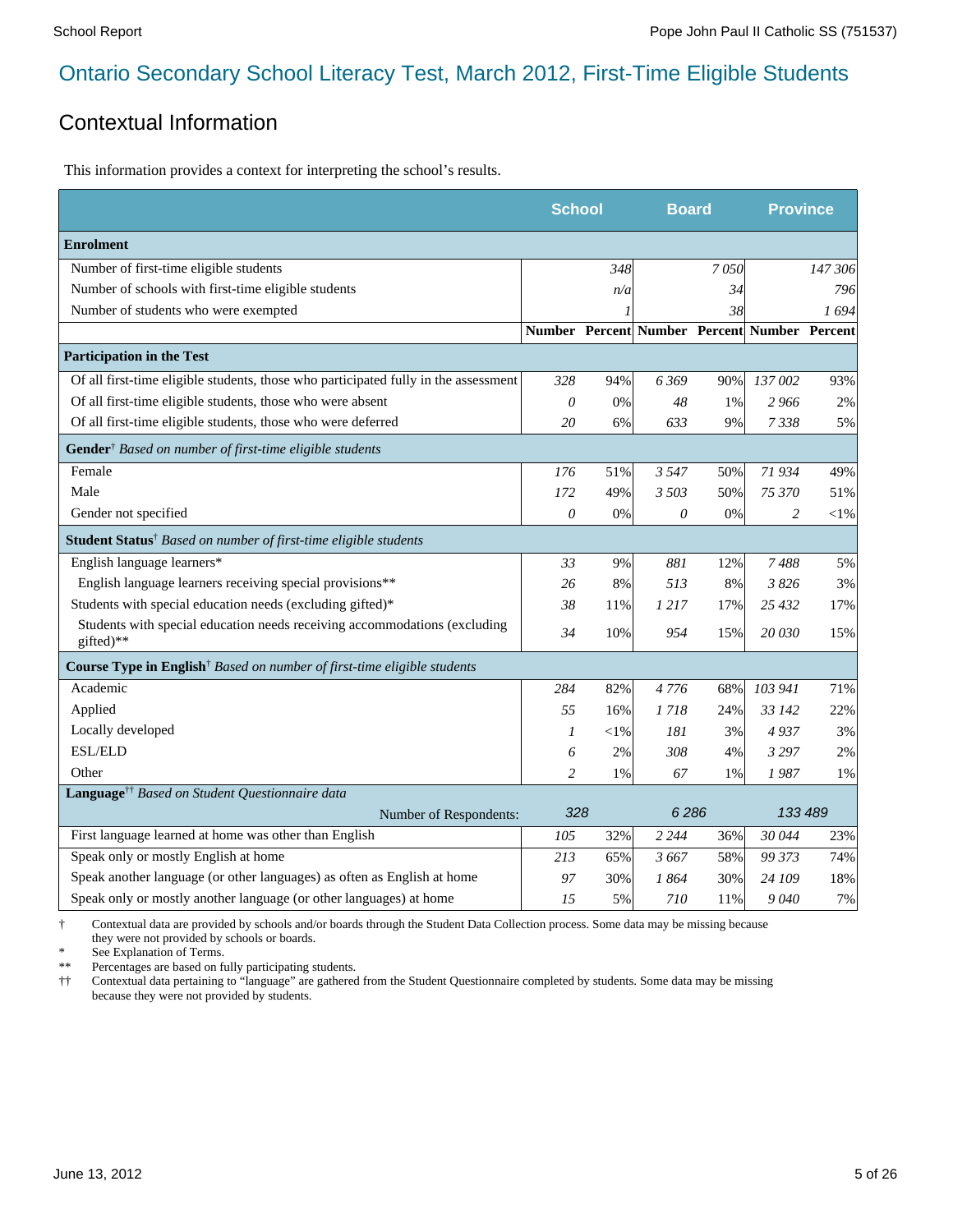#### Results for All Students\*

|                            | <b>First-Time Eligible Students</b> |                            |     |                                 |                            |                             |                                 |  |  |  |  |
|----------------------------|-------------------------------------|----------------------------|-----|---------------------------------|----------------------------|-----------------------------|---------------------------------|--|--|--|--|
|                            |                                     |                            | All |                                 | <b>Fully Participating</b> |                             |                                 |  |  |  |  |
|                            |                                     | <b>School</b><br>$# = 348$ |     | <b>Province</b><br>$# = 147306$ | <b>School</b><br>$# = 328$ | <b>Board</b><br>$# = 6,369$ | <b>Province</b><br>$# = 137002$ |  |  |  |  |
| Successful                 | 287                                 | 82%                        | 74% | 77%                             | 88%                        | 82%                         | 82%                             |  |  |  |  |
| Not Successful             | 41                                  | 12%                        | 16% | 16%                             | 12%                        | 18%                         | 18%                             |  |  |  |  |
| <b>Fully Participating</b> | 328                                 | 94%                        | 90% | 93%                             |                            |                             |                                 |  |  |  |  |
| Absent                     | 0                                   | $0\%$                      | 1%  | 2%                              |                            |                             |                                 |  |  |  |  |
| Deferred                   | 20                                  | 6%                         | 9%  | 5%                              |                            |                             |                                 |  |  |  |  |

#### Results for All First-Time Eligible Students



#### Results for Fully Participating First-Time Eligible Students

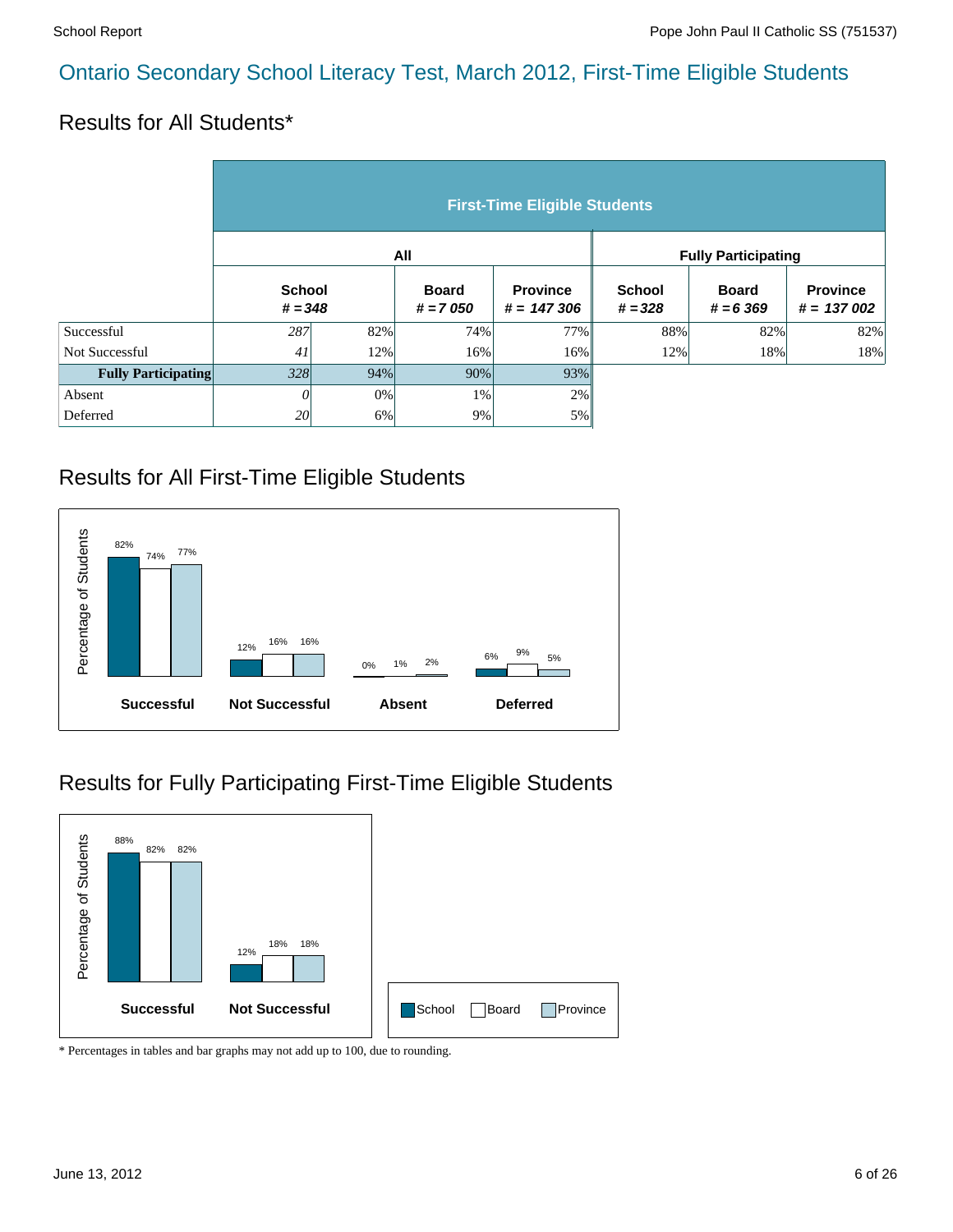#### School Results by Gender\*†

|                            | <b>School Results by Gender</b><br><b>First-Time Eligible Students</b> |           |                          |       |                            |                          |  |  |  |  |
|----------------------------|------------------------------------------------------------------------|-----------|--------------------------|-------|----------------------------|--------------------------|--|--|--|--|
|                            |                                                                        |           | All                      |       | <b>Fully Participating</b> |                          |  |  |  |  |
|                            | <b>Female</b>                                                          | $# = 176$ | <b>Male</b><br>$# = 172$ |       | <b>Female</b><br>$# = 165$ | <b>Male</b><br>$# = 163$ |  |  |  |  |
| Successful                 | <i>152</i>                                                             | 86%       | 135                      | 78%   | 92%                        | 83%                      |  |  |  |  |
| Not Successful             | 13                                                                     | 7%        | 28                       | 16%   | 8%                         | 17%                      |  |  |  |  |
| <b>Fully Participating</b> | 165<br>94%                                                             |           | 163                      | 95%   |                            |                          |  |  |  |  |
| Absent                     | 0                                                                      | 0%        | 0                        | $0\%$ |                            |                          |  |  |  |  |
| Deferred                   | 11                                                                     | 6%        | 9                        | 5%    |                            |                          |  |  |  |  |

# School Results for All First-Time Eligible Students by Gender



# School Results for Fully Participating First-Time Eligible Students by Gender



\* Percentages in tables and bar graphs may not add up to 100, due to rounding.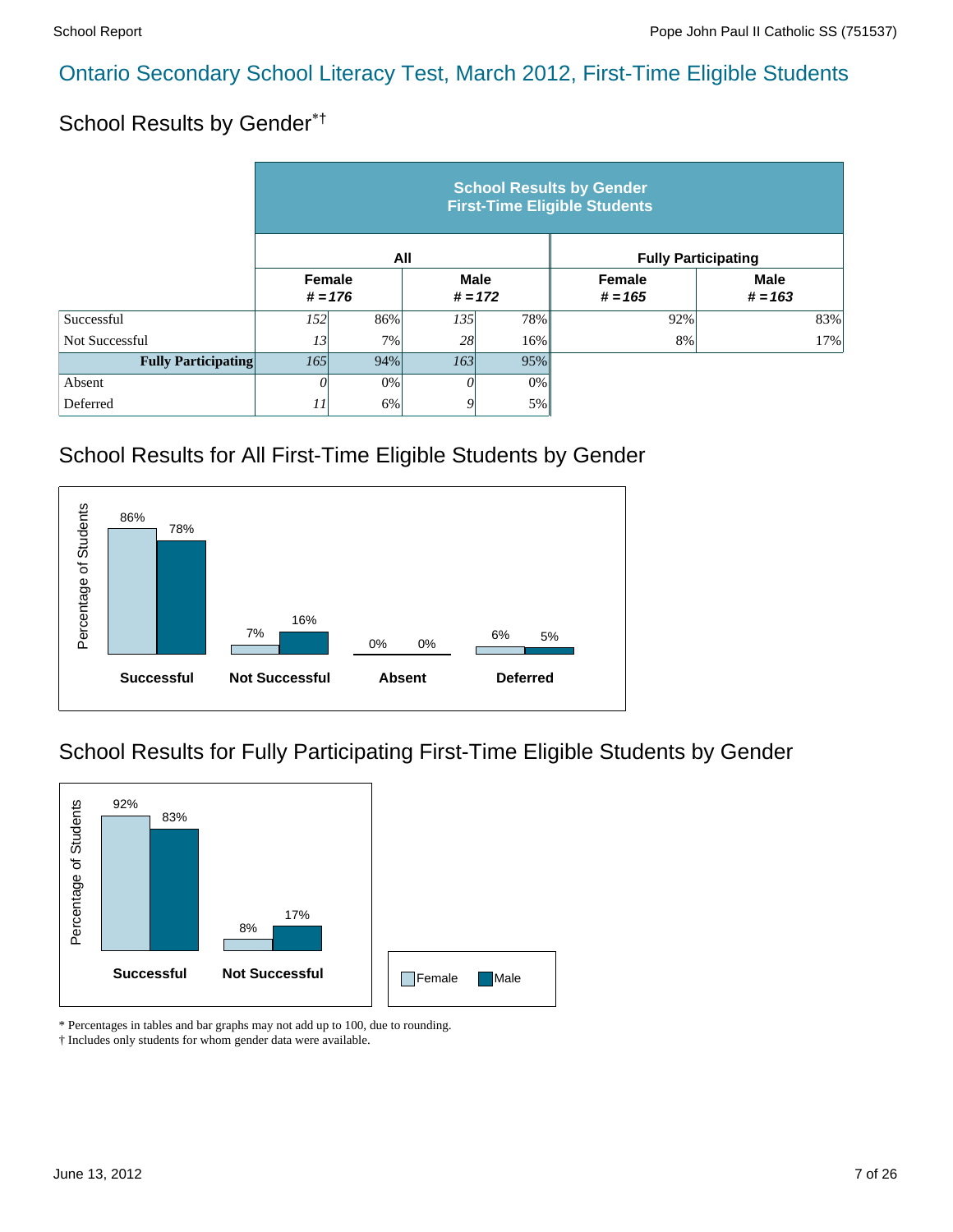# Board Results by Gender\*†

|                            | <b>Board Results by Gender</b><br><b>First-Time Eligible Students</b> |     |                            |       |                             |                            |  |  |  |  |
|----------------------------|-----------------------------------------------------------------------|-----|----------------------------|-------|-----------------------------|----------------------------|--|--|--|--|
|                            |                                                                       |     | All                        |       | <b>Fully Participating</b>  |                            |  |  |  |  |
|                            | Female<br>$# = 3547$                                                  |     | <b>Male</b><br>$# = 3,503$ |       | <b>Female</b><br>$# = 3254$ | <b>Male</b><br>$# = 3 115$ |  |  |  |  |
| Successful                 | 2 7 7 4                                                               | 78% | 2452                       | 70%   | 85%                         | 79%                        |  |  |  |  |
| Not Successful             | 480                                                                   | 14% | 663                        | 19%   | 15%                         | 21%                        |  |  |  |  |
| <b>Fully Participating</b> | 3 2 5 4                                                               | 92% | 3 1 1 5                    | 89%   |                             |                            |  |  |  |  |
| Absent                     | 25                                                                    | 1%  | 23                         | $1\%$ |                             |                            |  |  |  |  |
| Deferred                   | 268                                                                   | 8%  | 365                        | 10%   |                             |                            |  |  |  |  |

#### Board Results for All First-Time Eligible Students by Gender



#### Board Results for Fully Participating First-Time Eligible Students by Gender



\* Percentages in tables and bar graphs may not add up to 100, due to rounding.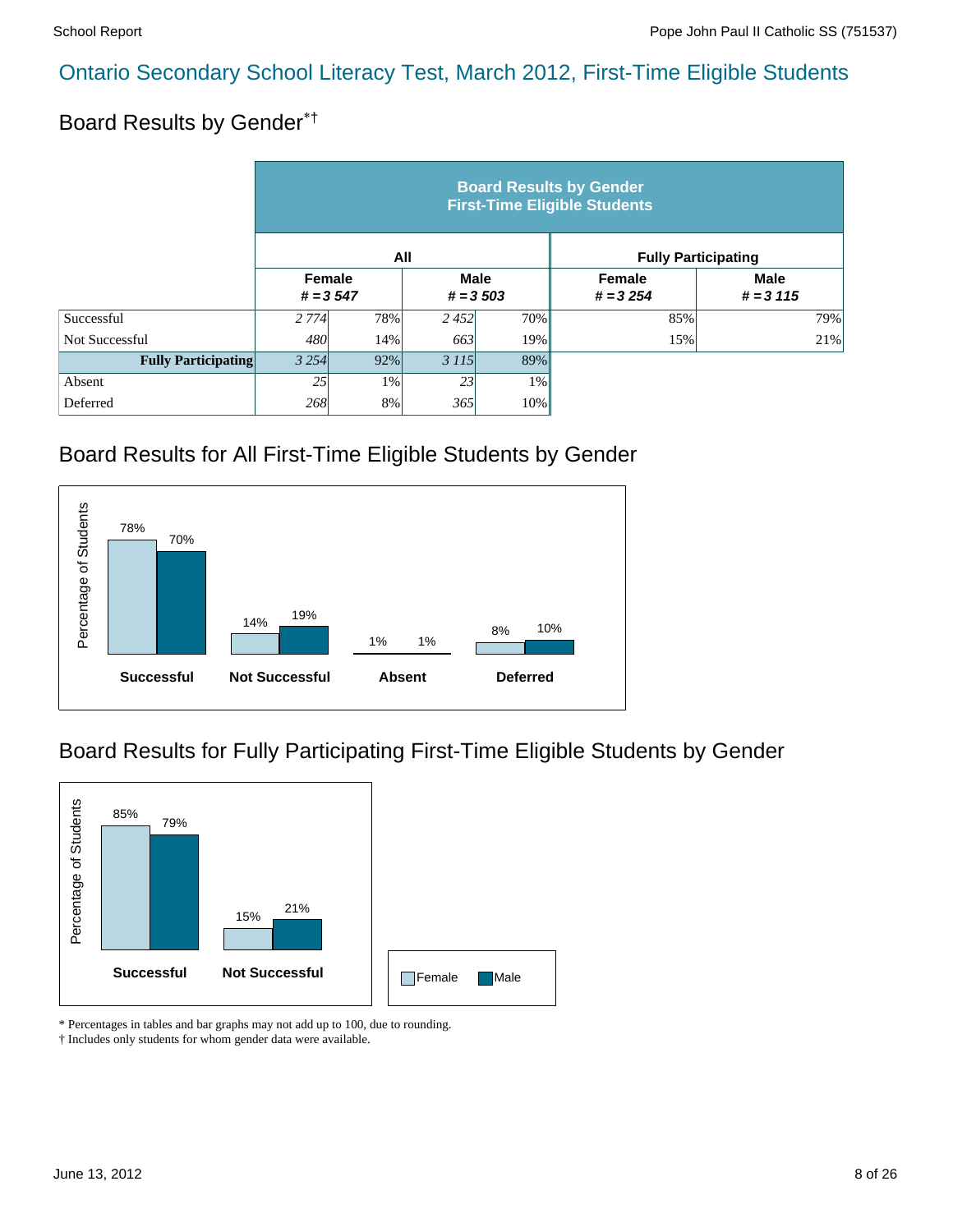# Provincial Results by Gender\*†

|                            | <b>Provincial Results by Gender</b><br><b>First-Time Eligible Students</b> |     |                            |     |                              |                            |  |  |  |  |
|----------------------------|----------------------------------------------------------------------------|-----|----------------------------|-----|------------------------------|----------------------------|--|--|--|--|
|                            |                                                                            | All |                            |     | <b>Fully Participating</b>   |                            |  |  |  |  |
|                            | Female<br>$# = 71934$                                                      |     | <b>Male</b><br>$# = 75370$ |     | <b>Female</b><br>$# = 67631$ | <b>Male</b><br>$# = 69369$ |  |  |  |  |
| Successful                 | 58464                                                                      | 81% | 54 25 2                    | 72% | 86%                          | 78%                        |  |  |  |  |
| Not Successful             | 9 167                                                                      | 13% | 15 117                     | 20% | 14%                          | 22%                        |  |  |  |  |
| <b>Fully Participating</b> | 67 631<br>94%                                                              |     | 69 369                     | 92% |                              |                            |  |  |  |  |
| Absent                     | 1458                                                                       | 2%  | 1 508                      | 2%  |                              |                            |  |  |  |  |
| Deferred                   | 2 8 4 5                                                                    | 4%  | 4493                       | 6%  |                              |                            |  |  |  |  |

#### Provincial Results for All First-Time Eligible Students by Gender



#### Provincial Results for Fully Participating First-Time Eligible Students by Gender



\* Percentages in tables and bar graphs may not add up to 100, due to rounding.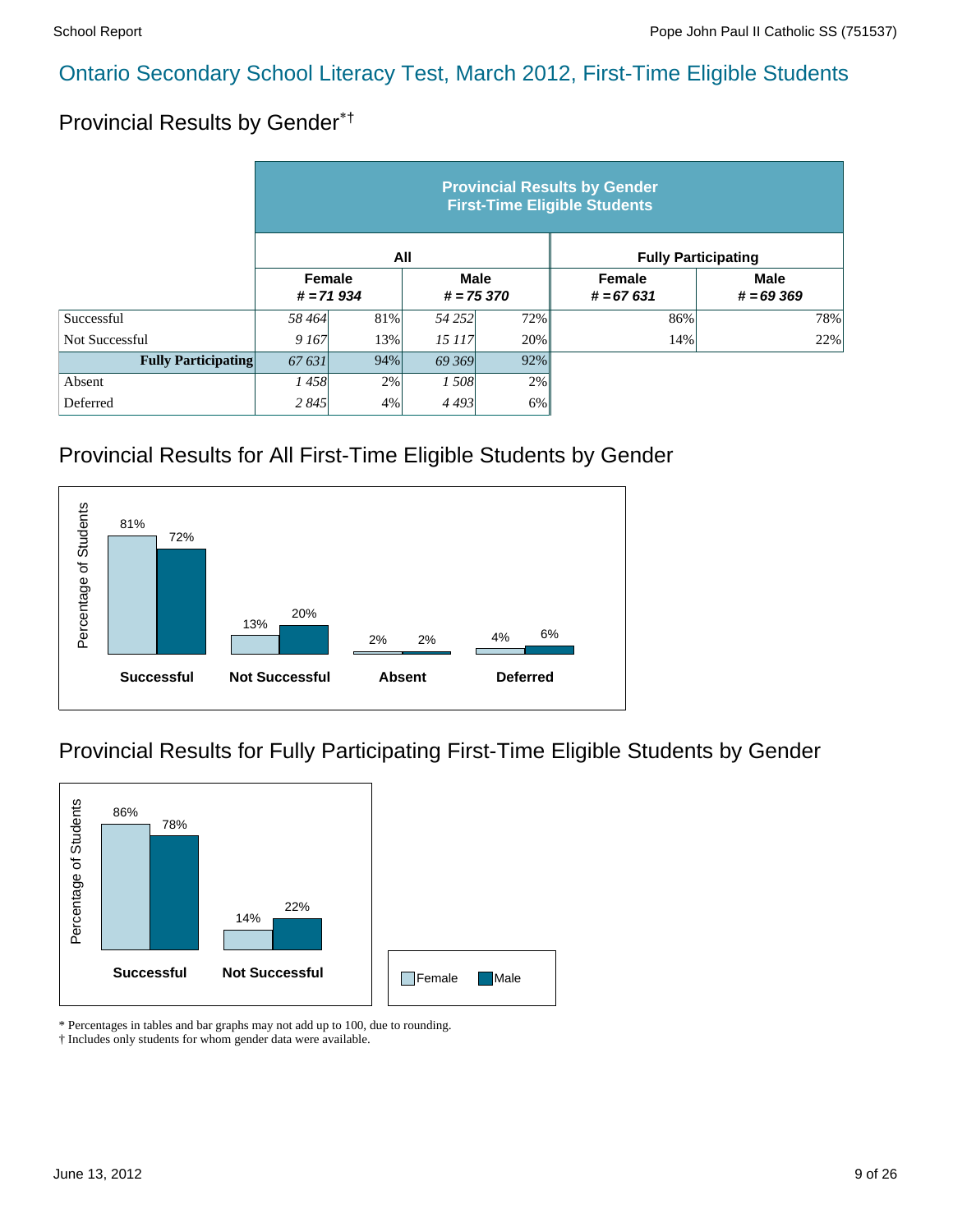#### Results for English Language Learners\*

|                            | <b>Results for English Language Learners</b><br><b>First-Time Eligible Students</b> |                           |       |                               |                            |                           |                                |  |  |  |
|----------------------------|-------------------------------------------------------------------------------------|---------------------------|-------|-------------------------------|----------------------------|---------------------------|--------------------------------|--|--|--|
|                            |                                                                                     |                           | All   |                               | <b>Fully Participating</b> |                           |                                |  |  |  |
|                            |                                                                                     | <b>School</b><br>$# = 33$ |       | <b>Province</b><br>$# = 7488$ | <b>School</b><br>$# = 26$  | <b>Board</b><br>$# = 617$ | <b>Province</b><br>$# = 5 120$ |  |  |  |
| Successful                 | 23                                                                                  | 70%                       | 49%   | 45%                           | 88%                        | 70%                       | 66%                            |  |  |  |
| Not Successful             |                                                                                     | 9%                        | 21%   | 24%                           | 12%                        | 30%                       | 34%                            |  |  |  |
| <b>Fully Participating</b> | 26                                                                                  | 79%                       | 70%   | 68%                           |                            |                           |                                |  |  |  |
| Absent                     | O                                                                                   | $0\%$                     | $1\%$ | $1\%$                         |                            |                           |                                |  |  |  |
| Deferred                   | 7                                                                                   | 21%                       | 29%   | 30%                           |                            |                           |                                |  |  |  |

#### Results for All First-Time Eligible English Language Learners



#### Results for Fully Participating First-Time Eligible English Language Learners

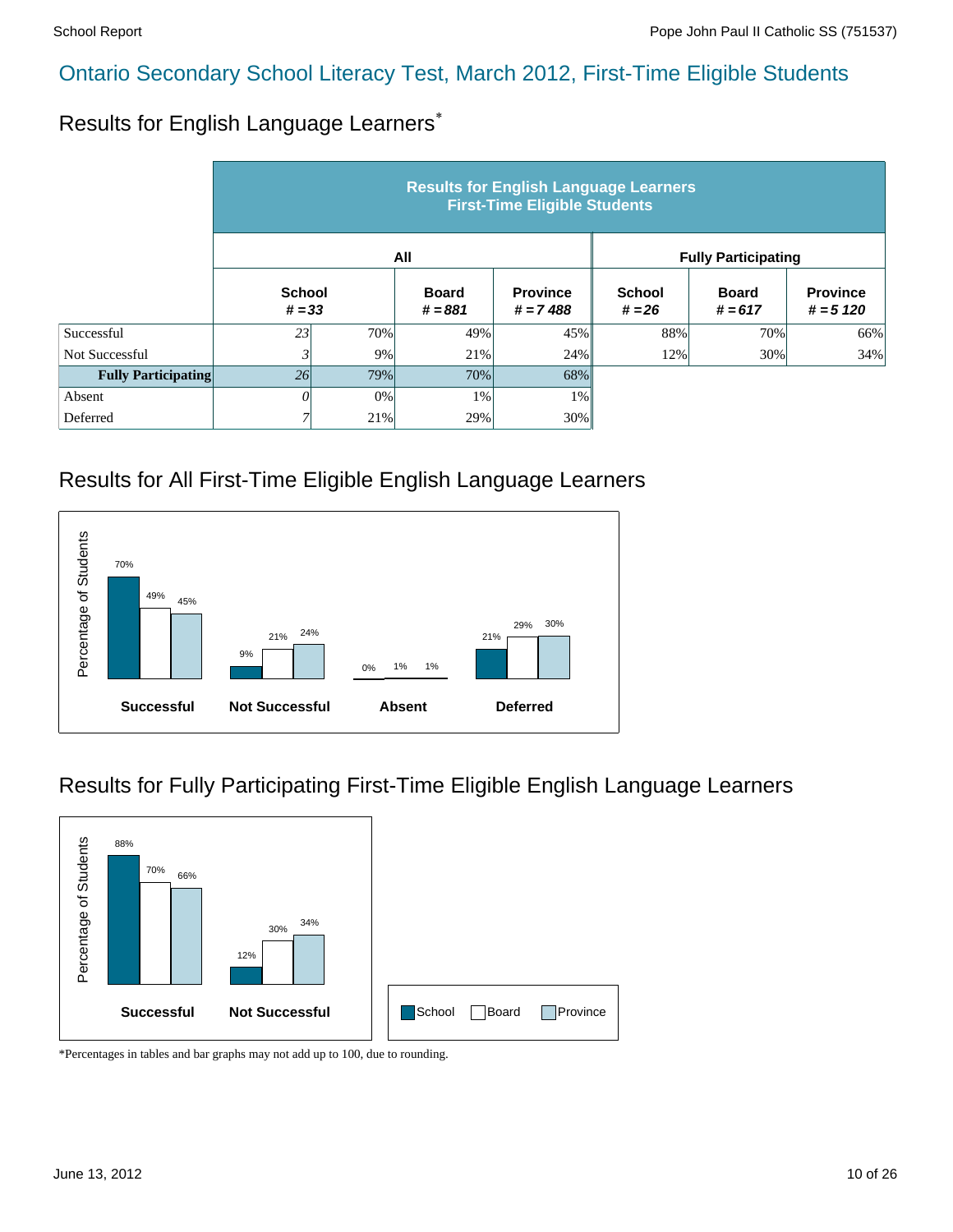Results for Students with Special Education Needs (excluding gifted)\*

|                            | <b>Results for Students with Special Education Needs</b><br>(excluding gifted)<br><b>First-Time Eligible Students</b> |     |                            |                                |                            |                           |                                |  |  |  |  |
|----------------------------|-----------------------------------------------------------------------------------------------------------------------|-----|----------------------------|--------------------------------|----------------------------|---------------------------|--------------------------------|--|--|--|--|
|                            |                                                                                                                       |     | All                        |                                | <b>Fully Participating</b> |                           |                                |  |  |  |  |
|                            | <b>School</b><br>$# = 38$                                                                                             |     | <b>Board</b><br>$# = 1217$ | <b>Province</b><br>$# = 25432$ | <b>School</b><br>$# = 34$  | <b>Board</b><br>$# = 958$ | <b>Province</b><br>$# = 21630$ |  |  |  |  |
| Successful                 | 19                                                                                                                    | 50% | 42%                        | 44%                            | 56%                        | 53%                       | 52%                            |  |  |  |  |
| Not Successful             | 15                                                                                                                    | 39% | 37%                        | 41%                            | 44%                        | 47%                       | 48%                            |  |  |  |  |
| <b>Fully Participating</b> | 34                                                                                                                    | 89% | 79%                        | 85%                            |                            |                           |                                |  |  |  |  |
| Absent                     | 0                                                                                                                     | 0%  | 1%                         | 3%                             |                            |                           |                                |  |  |  |  |
| Deferred                   | 4                                                                                                                     | 11% | 21%                        | 12%                            |                            |                           |                                |  |  |  |  |

Results for All First-Time Eligible Students with Special Education Needs (excluding gifted)



Results for Fully Participating First-Time Eligible Students with Special Education Needs (excluding gifted)

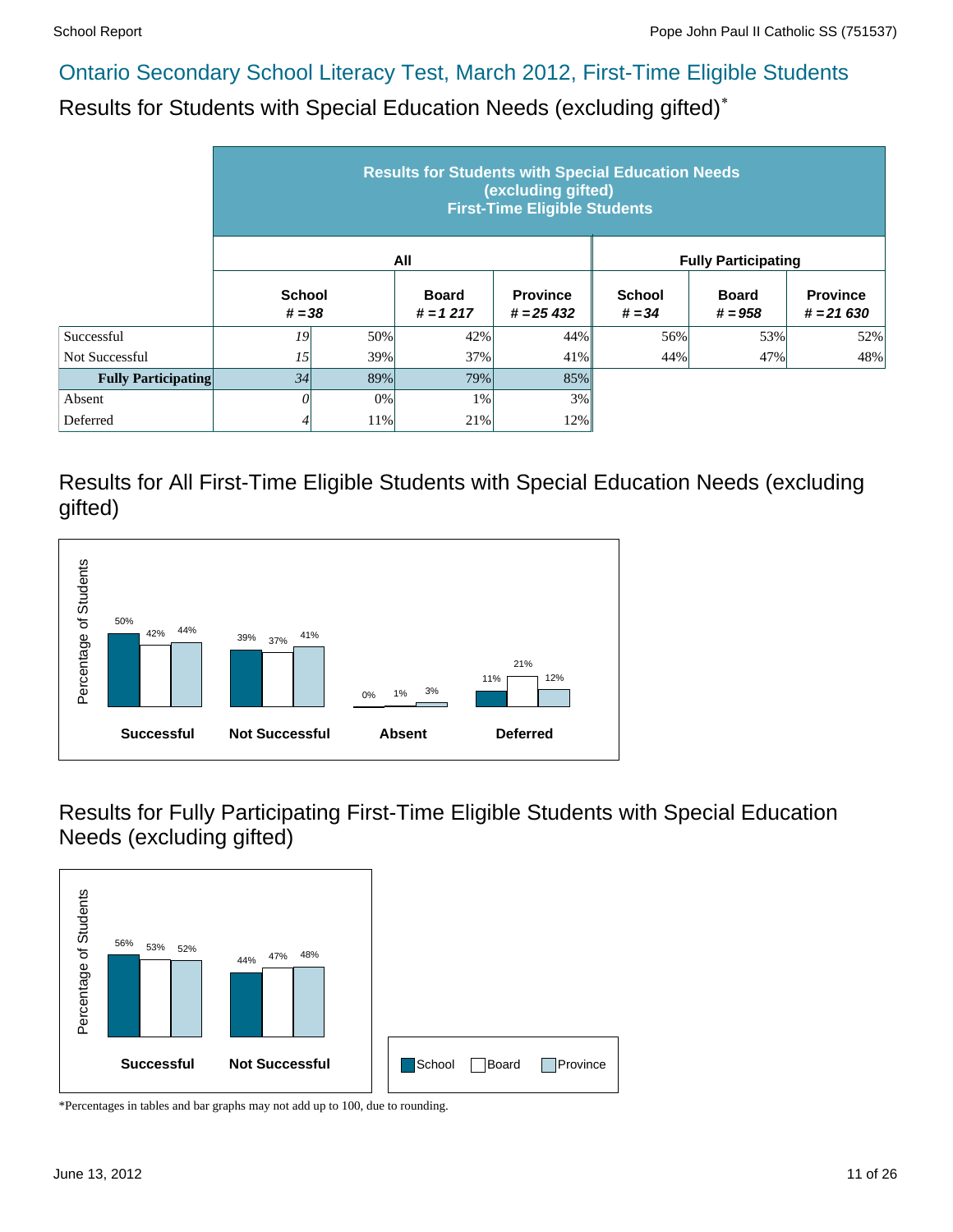School Results for Students with Special Education Needs Receiving Accommodations (excluding gifted)\*

|                            | <b>School Results for Students with Special Education Needs</b><br><b>Receiving Accommodations (excluding gifted)</b><br><b>First-Time Eligible Students</b> |                 |                                 |         |                             |                                 |  |  |  |  |
|----------------------------|--------------------------------------------------------------------------------------------------------------------------------------------------------------|-----------------|---------------------------------|---------|-----------------------------|---------------------------------|--|--|--|--|
|                            |                                                                                                                                                              |                 | All                             |         | <b>Fully Participating</b>  |                                 |  |  |  |  |
|                            | $# = 19$                                                                                                                                                     | <b>IEP Only</b> | <b>IEP and IPRC</b><br>$# = 15$ |         | <b>IEP Only</b><br>$# = 19$ | <b>IEP and IPRC</b><br>$# = 15$ |  |  |  |  |
| Successful                 | 11                                                                                                                                                           | 58%             | 8                               | 53%     | 58%                         | 53%                             |  |  |  |  |
| Not Successful             | 8                                                                                                                                                            | 42%             |                                 | 47%     | 42%                         | 47%                             |  |  |  |  |
| <b>Fully Participating</b> | 19<br>100%                                                                                                                                                   |                 | 15                              | $100\%$ |                             |                                 |  |  |  |  |
| Absent                     | 0                                                                                                                                                            | $0\%$           | 0                               | 0%      |                             |                                 |  |  |  |  |
| Deferred                   | 0                                                                                                                                                            | 0%              | 0                               | 0%      |                             |                                 |  |  |  |  |

School Results for All First-Time Eligible Students with Special Education Needs Receiving Accommodations (excluding gifted)



School Results for Fully Participating First-Time Eligible Students with Special Education Needs Receiving Accommodations (excluding gifted)

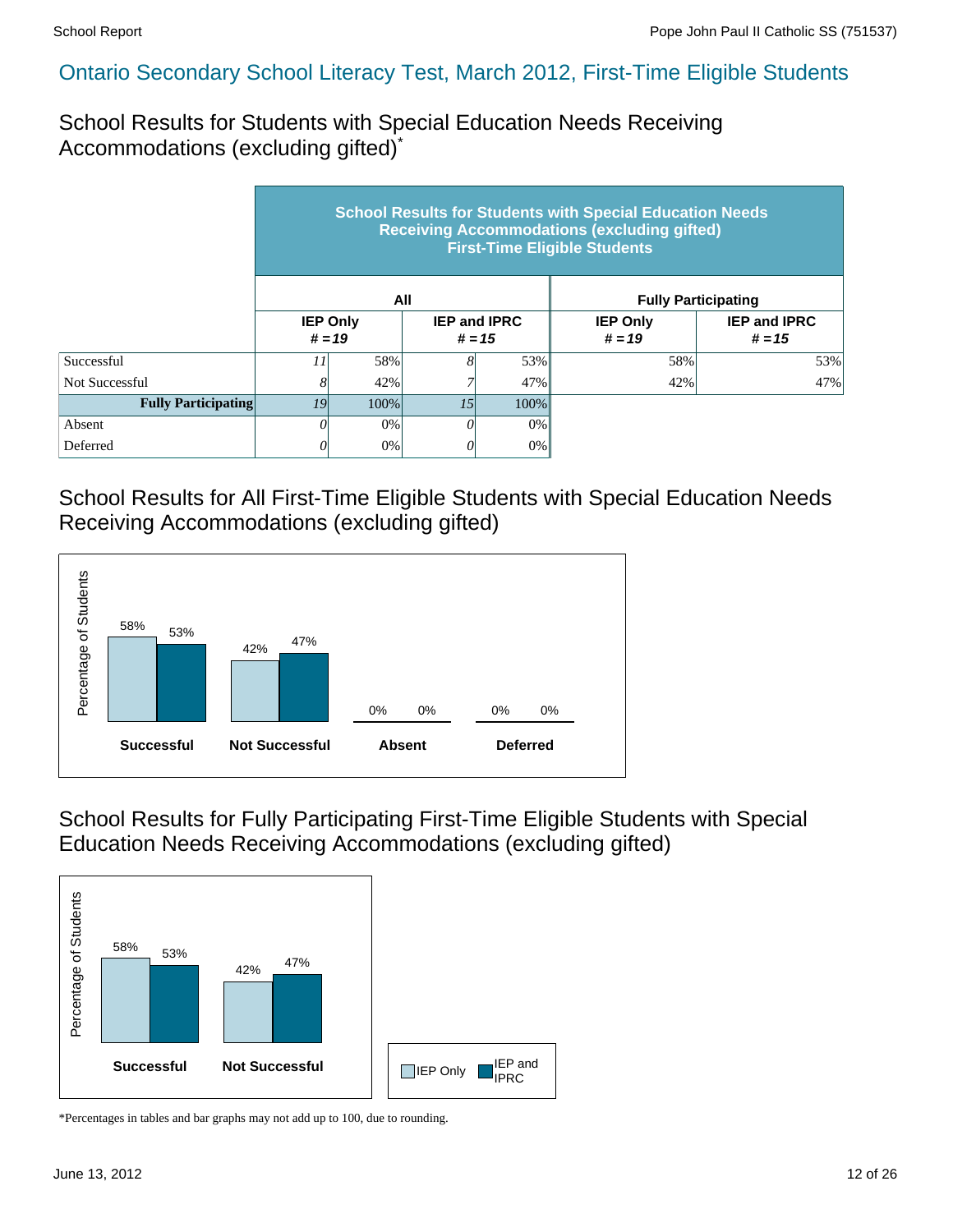Board Results for Students with Special Education Needs Receiving Accommodations (excluding gifted)\*

|                            | <b>Board Results for Students with Special Education Needs</b><br><b>Receiving Accommodations (excluding gifted)</b><br><b>First-Time Eligible Students</b> |                                                                  |     |       |                              |                                  |  |  |  |  |
|----------------------------|-------------------------------------------------------------------------------------------------------------------------------------------------------------|------------------------------------------------------------------|-----|-------|------------------------------|----------------------------------|--|--|--|--|
|                            |                                                                                                                                                             |                                                                  | All |       | <b>Fully Participating</b>   |                                  |  |  |  |  |
|                            |                                                                                                                                                             | <b>IEP Only</b><br><b>IEP and IPRC</b><br>$# = 254$<br>$# = 707$ |     |       | <b>IEP Only</b><br>$# = 253$ | <b>IEP and IPRC</b><br>$# = 701$ |  |  |  |  |
| Successful                 | 144 l                                                                                                                                                       | 57%                                                              | 362 | 51%   | 57%                          | 52%                              |  |  |  |  |
| Not Successful             | 109                                                                                                                                                         | 43%                                                              | 339 | 48%   | 43%                          | 48%                              |  |  |  |  |
| <b>Fully Participating</b> | 253                                                                                                                                                         | 100%                                                             | 701 | 99%   |                              |                                  |  |  |  |  |
| Absent                     |                                                                                                                                                             | ${<}1\%$                                                         |     | $1\%$ |                              |                                  |  |  |  |  |
| Deferred                   |                                                                                                                                                             | 0%                                                               | 0   | 0%    |                              |                                  |  |  |  |  |

Board Results for All First-Time Eligible Students with Special Education Needs Receiving Accommodations (excluding gifted)



Board Results for Fully Participating First-Time Eligible Students with Special Education Needs Receiving Accommodations (excluding gifted)

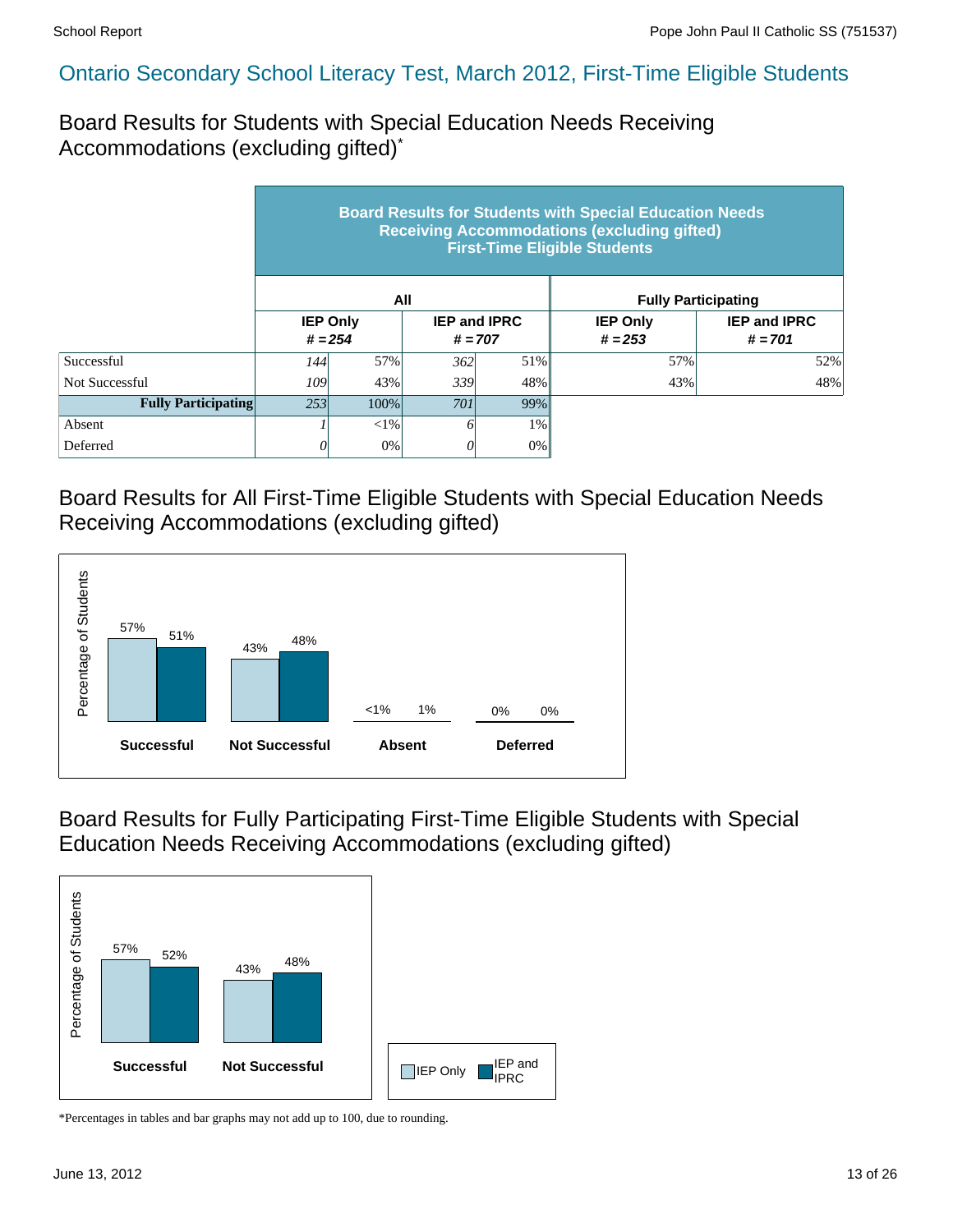Provincial Results for Students with Special Education Needs Receiving Accommodations (excluding gifted)\*

|                            | <b>Provincial Results for Students with Special Education Needs</b><br><b>Receiving Accommodations (excluding gifted)</b><br><b>First-Time Eligible Students</b> |                               |                                    |     |                                |                                    |  |  |  |  |
|----------------------------|------------------------------------------------------------------------------------------------------------------------------------------------------------------|-------------------------------|------------------------------------|-----|--------------------------------|------------------------------------|--|--|--|--|
|                            |                                                                                                                                                                  |                               | All                                |     | <b>Fully Participating</b>     |                                    |  |  |  |  |
|                            |                                                                                                                                                                  | <b>IEP Only</b><br>$# = 7644$ | <b>IEP and IPRC</b><br>$# = 13043$ |     | <b>IEP Only</b><br>$# = 7.344$ | <b>IEP and IPRC</b><br>$# = 12686$ |  |  |  |  |
| Successful                 | 3 8 8 0                                                                                                                                                          | 51%                           | 6443                               | 49% | 53%                            | 51%                                |  |  |  |  |
| Not Successful             | 3464                                                                                                                                                             | 45%                           | 6 2 4 3                            | 48% | 47%                            | 49%                                |  |  |  |  |
| <b>Fully Participating</b> | 7 3 4 4                                                                                                                                                          | 96%                           | 12.686                             | 97% |                                |                                    |  |  |  |  |
| Absent                     | 300                                                                                                                                                              | 4%                            | 357                                | 3%  |                                |                                    |  |  |  |  |
| Deferred                   | 01                                                                                                                                                               | 0%                            | U                                  | 0%  |                                |                                    |  |  |  |  |

Provincial Results for All First-Time Eligible Students with Special Education Needs Receiving Accommodations (excluding gifted)



Provincial Results for Fully Participating First-Time Eligible Students with Special Education Needs Receiving Accommodations (excluding gifted)

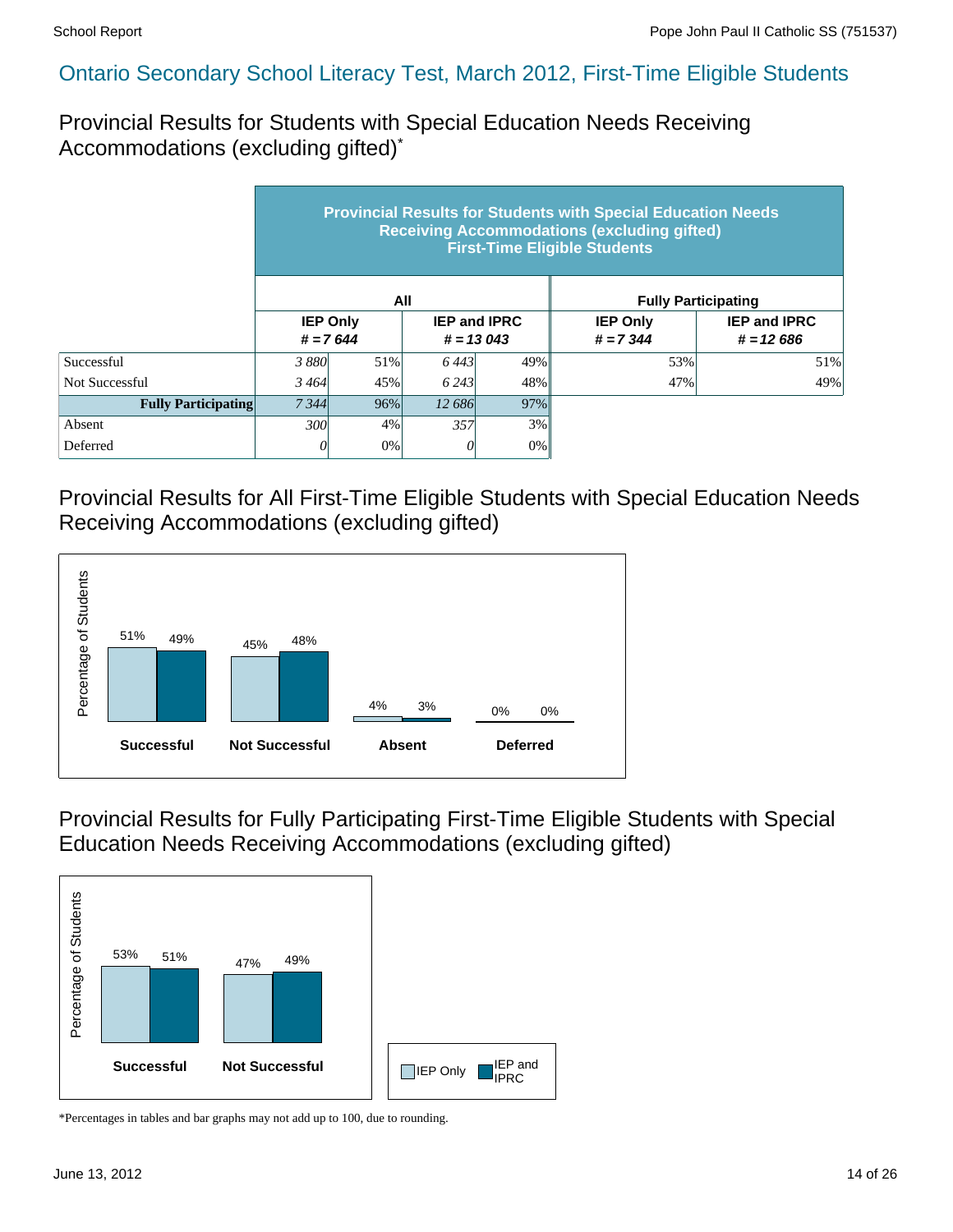Results for Students Taking Academic English Course\*

|                            | <b>Results for Students Taking</b><br><b>Academic English Course</b><br><b>First-Time Eligible Students</b> |     |                            |                                  |                            |                            |                                 |  |  |  |
|----------------------------|-------------------------------------------------------------------------------------------------------------|-----|----------------------------|----------------------------------|----------------------------|----------------------------|---------------------------------|--|--|--|
|                            |                                                                                                             |     | All                        |                                  |                            | <b>Fully Participating</b> |                                 |  |  |  |
|                            | <b>School</b><br>$# = 284$                                                                                  |     | <b>Board</b><br>$# = 4776$ | <b>Province</b><br>$# = 103.941$ | <b>School</b><br>$# = 280$ | <b>Board</b><br>$# = 4701$ | <b>Province</b><br>$# = 101926$ |  |  |  |
| Successful                 | 266                                                                                                         | 94% | 92%                        | 92%                              | 95%                        | 93%                        | 93%                             |  |  |  |
| Not Successful             | 14                                                                                                          | 5%  | 7%                         | 6%                               | 5%                         | 7%                         | 7%                              |  |  |  |
| <b>Fully Participating</b> | 280                                                                                                         | 99% | 98%                        | 98%                              |                            |                            |                                 |  |  |  |
| Absent                     | 0                                                                                                           | 0%  | $<$ 1%                     | 1%                               |                            |                            |                                 |  |  |  |
| Deferred                   | 4                                                                                                           | 1%  | 1%                         | $1\%$                            |                            |                            |                                 |  |  |  |

# Results for All First-Time Eligible Students Taking Academic English Course



Results for Fully Participating First-Time Eligible Students Taking Academic English Course

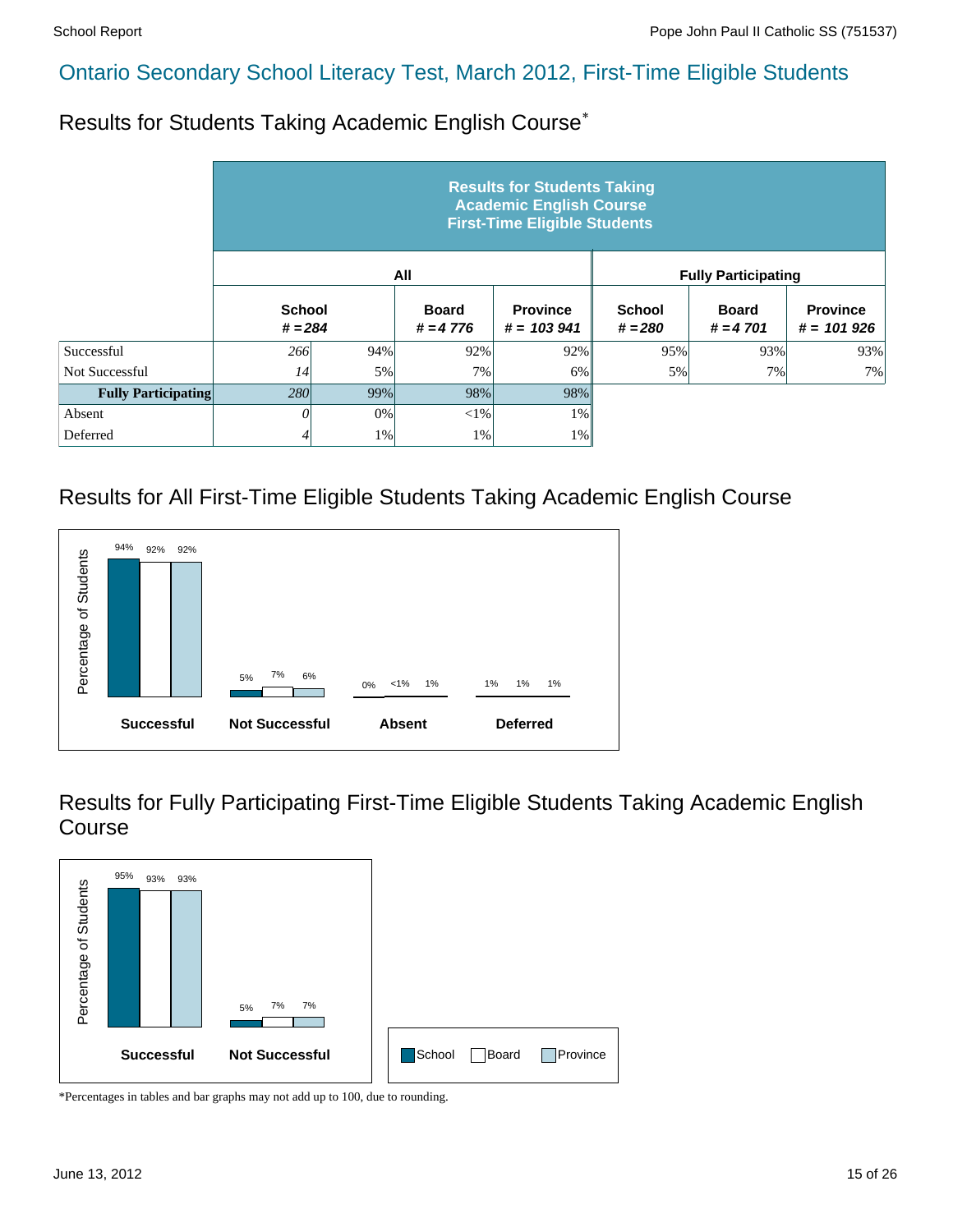Results for Students Taking Applied English Course\*

|                            | <b>Results for Students Taking</b><br><b>Applied English Course</b><br><b>First-Time Eligible Students</b> |     |                            |                                 |                           |                            |                                |  |  |  |  |
|----------------------------|------------------------------------------------------------------------------------------------------------|-----|----------------------------|---------------------------------|---------------------------|----------------------------|--------------------------------|--|--|--|--|
|                            |                                                                                                            |     | All                        |                                 |                           | <b>Fully Participating</b> |                                |  |  |  |  |
|                            | <b>School</b><br>$# = 55$                                                                                  |     | <b>Board</b><br>$# = 1718$ | <b>Province</b><br>$# = 33,142$ | <b>School</b><br>$# = 45$ | <b>Board</b><br>$# = 1475$ | <b>Province</b><br>$# = 29958$ |  |  |  |  |
| Successful                 | 18                                                                                                         | 33% | 44%                        | 48%                             | 40%                       | 52%                        | 53%                            |  |  |  |  |
| Not Successful             | 27                                                                                                         | 49% | 42%                        | 42%                             | 60%                       | 48%                        | 47%                            |  |  |  |  |
| <b>Fully Participating</b> | 45                                                                                                         | 82% | 86%                        | 90%                             |                           |                            |                                |  |  |  |  |
| Absent                     | 0                                                                                                          | 0%  | 1%                         | 4%                              |                           |                            |                                |  |  |  |  |
| Deferred                   | 10                                                                                                         | 18% | 13%                        | 6%                              |                           |                            |                                |  |  |  |  |

#### Results for All First-Time Eligible Students Taking Applied English Course



Results for Fully Participating First-Time Eligible Students Taking Applied English Course

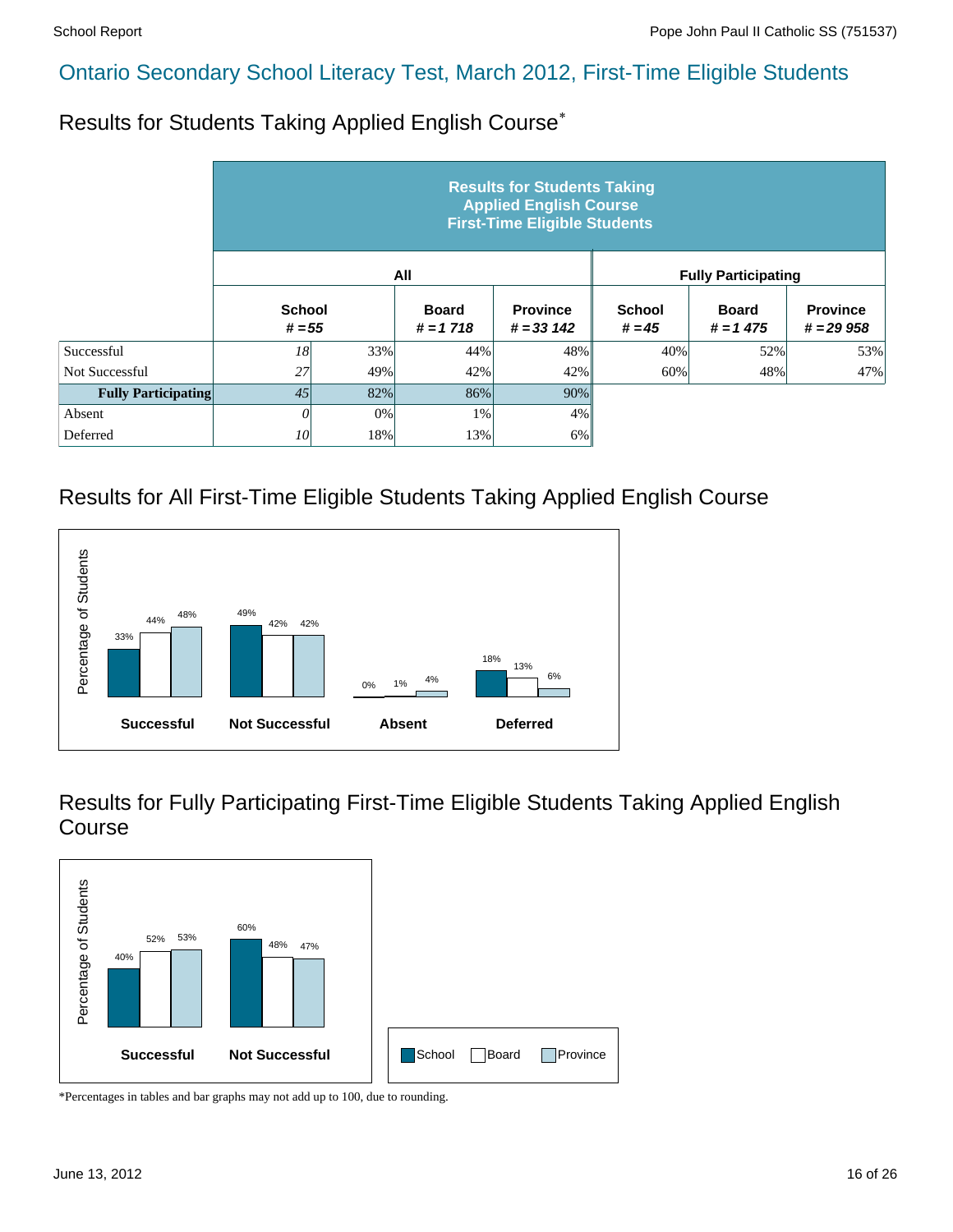Results for Students Taking Locally Developed English Course\*

|                            |                            |     |                           | <b>Results for Students Taking</b><br><b>Locally Developed English Course</b><br><b>First-Time Eligible Students</b> |                            |                            |                               |
|----------------------------|----------------------------|-----|---------------------------|----------------------------------------------------------------------------------------------------------------------|----------------------------|----------------------------|-------------------------------|
|                            |                            |     | All                       |                                                                                                                      |                            | <b>Fully Participating</b> |                               |
|                            | <b>School</b><br>$# = N/R$ |     | <b>Board</b><br>$# = 181$ | <b>Province</b><br>$# = 4937$                                                                                        | <b>School</b><br>$# = N/R$ | <b>Board</b><br>$# = 55$   | <b>Province</b><br>$# = 2804$ |
| Successful                 | N/R                        | N/R | 3%                        | 8%                                                                                                                   | N/R                        | 9%                         | 14%                           |
| Not Successful             | N/R                        | N/R | 28%                       | 49%                                                                                                                  | N/R                        | 91%                        | 86%                           |
| <b>Fully Participating</b> | N/R                        | N/R | 30%                       | 57%                                                                                                                  |                            |                            |                               |
| Absent                     | N/R                        | N/R | 1%                        | 6%                                                                                                                   |                            |                            |                               |
| Deferred                   | N/R                        | N/R | 69%                       | 37%                                                                                                                  |                            |                            |                               |

#### Results for All First-Time Eligible Students Taking Locally Developed English Course



Results for Fully Participating First-Time Eligible Students Taking Locally Developed English Course

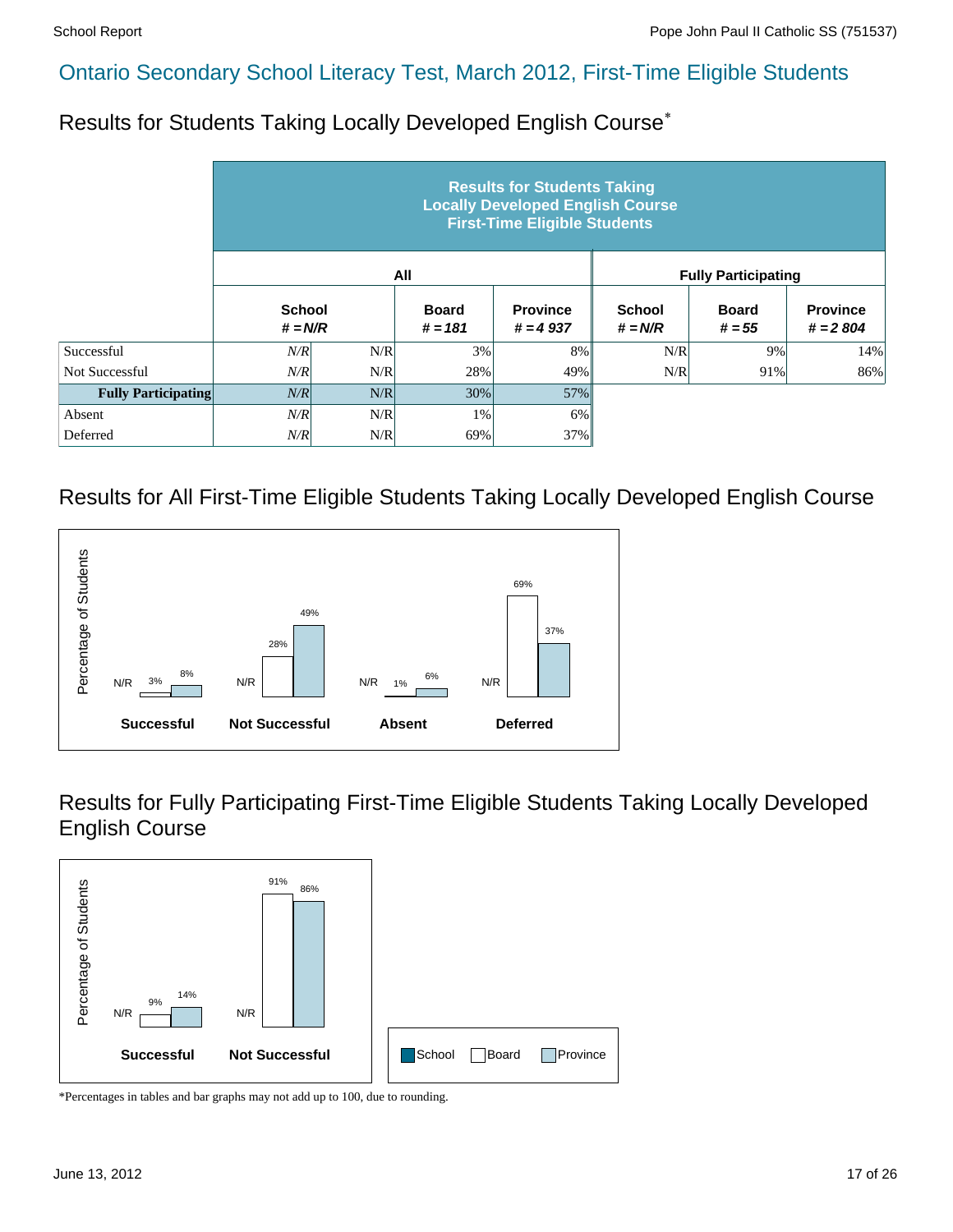Results for Students Taking ESL/ELD Course\*

|                            |                            |     |                           | <b>Results for Students Taking</b><br><b>ESL/ELD Course</b><br><b>First-Time Eligible Students</b> |                            |                            |                                |
|----------------------------|----------------------------|-----|---------------------------|----------------------------------------------------------------------------------------------------|----------------------------|----------------------------|--------------------------------|
|                            |                            |     | All                       |                                                                                                    |                            | <b>Fully Participating</b> |                                |
|                            | <b>School</b><br>$# = N/R$ |     | <b>Board</b><br>$# = 308$ | <b>Province</b><br>$# = 3297$                                                                      | <b>School</b><br>$# = N/R$ | <b>Board</b><br>$# = 94$   | <b>Province</b><br>$# = 1 184$ |
| Successful                 | N/R                        | N/R | 13%                       | 16%                                                                                                | N/R                        | 41%                        | 44%                            |
| Not Successful             | N/R                        | N/R | 18%                       | 20%                                                                                                | N/R                        | 59%                        | 56%                            |
| <b>Fully Participating</b> | N/R                        | N/R | 31%                       | $36\%$                                                                                             |                            |                            |                                |
| Absent                     | N/R                        | N/R | 1%                        | $1\%$                                                                                              |                            |                            |                                |
| Deferred                   | N/R                        | N/R | 69%                       | 63%                                                                                                |                            |                            |                                |

#### Results for All First-Time Eligible Students Taking ESL/ELD Course



#### Results for Fully Participating First-Time Eligible Students Taking ESL/ELD Course

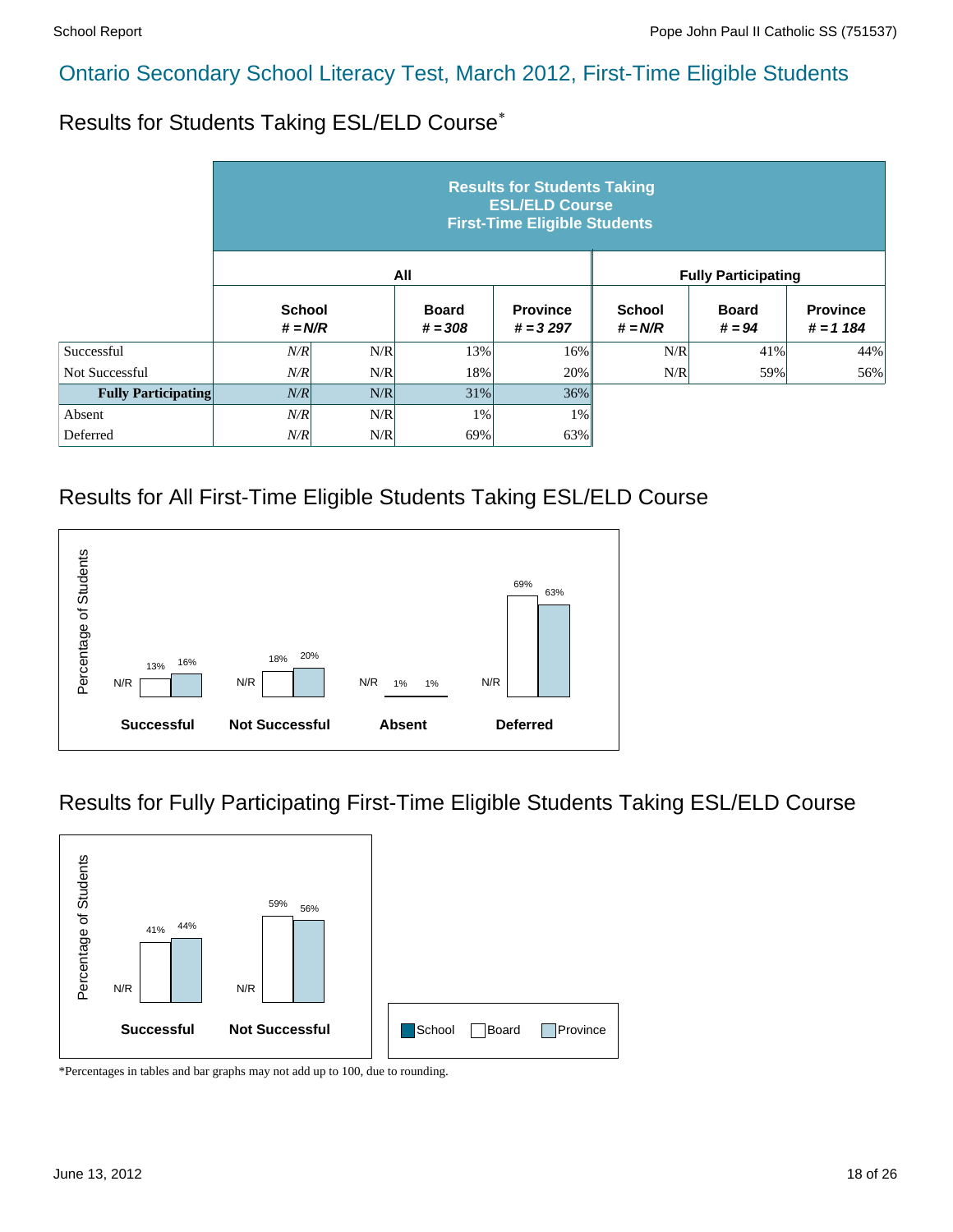#### Contextual Information over Time

This information provides a context for interpreting the school's results of the current and previous administrations.

|                                                                                                            | <b>Mar. 2008</b> | Apr. 2009      | Apr. 2010  | <b>Mar. 2011</b> | <b>Mar. 2012</b> |
|------------------------------------------------------------------------------------------------------------|------------------|----------------|------------|------------------|------------------|
| <b>Enrolment</b>                                                                                           |                  |                |            |                  |                  |
| Number of first-time eligible students                                                                     | 298              | 352            | 336        | 336              | 348              |
| Number of students who were exempted                                                                       | 1                | $\overline{c}$ | 0          | 2                | 1                |
| <b>Participation in the Test</b>                                                                           |                  |                |            |                  |                  |
| Of all first-time eligible students, those who participated fully in the<br>assessment                     | 98%              | 96%            | 95%        | 98%              | 94%              |
| Of all first-time eligible students, those who were absent                                                 | 0%               | $<$ 1%         | 0%         | 0%               | 0%               |
| Of all first-time eligible students, those who were deferred                                               | 2%               | 4%             | 5%         | 2%               | 6%               |
| Gender <sup>†</sup> Based on number of first-time eligible students                                        |                  |                |            |                  |                  |
| Female                                                                                                     | 45%              | 51%            | 47%        | 49%              | 51%              |
| Male                                                                                                       | 55%              | 49%            | 53%        | 51%              | 49%              |
| Gender not specified                                                                                       | 0%               | 0%             | 0%         | 0%               | 0%               |
| Student Status <sup>†</sup> Based on number of first-time eligible students                                |                  |                |            |                  |                  |
| English language learners*                                                                                 | 0%               | 3%             | 4%         | 6%               | 9%               |
| English language learners receiving special provisions**                                                   | 0%               | 1%             | 0%         | 0%               | 8%               |
| Students with special education needs (excluding gifted)*                                                  | 11%              | 13%            | 10%        | 8%               | 11%              |
| Students with special education needs receiving accommodations<br>(excluding gifted)**                     | 10%              | 12%            | 7%         | 4%               | 10%              |
| Course Type in English <sup>†</sup> Based on number of first-time eligible students                        |                  |                |            |                  |                  |
| Academic                                                                                                   | 80%              | 84%            | 79%        | 75%              | 82%              |
| Applied                                                                                                    | 17%              | 14%            | 19%        | 22%              | 16%              |
| Locally developed                                                                                          | 2%               | 1%             | 2%         | 1%               | $<$ 1%           |
| ESL/ELD                                                                                                    | 0%               | 0%             | 0%         | 1%               | 2%               |
| Other                                                                                                      | 1%               | 1%             | 0%         | 0%               | 1%               |
| Language <sup>††</sup> Based on Student Questionnaire data                                                 |                  |                |            |                  |                  |
| Number of Respondents:                                                                                     | 291<br>34%       | 335<br>28%     | 320<br>32% | 325<br>29%       | 328<br>32%       |
| First language learned at home was other than English                                                      |                  |                |            |                  |                  |
| Speak only or mostly English at home<br>Speak another language (or other languages) as often as English at | 66%              | 68%            | 71%        | 69%              | 65%              |
| home                                                                                                       | 26%              | 26%            | 23%        | 25%              | 30%              |
| Speak only or mostly another language (or other languages) at home                                         | 7%               | 5%             | 5%         | 5%               | 5%               |

† Contextual data are provided by schools and/or boards through the Student Data Collection process. Some data may be missing because they were not provided by schools or boards.

See Explanation of Terms.

\*\* Percentages are based on fully participating students.

†† Contextual data pertaining to "language" are gathered from the Student Questionnaire completed by students. Some data may be missing because they were not provided by students.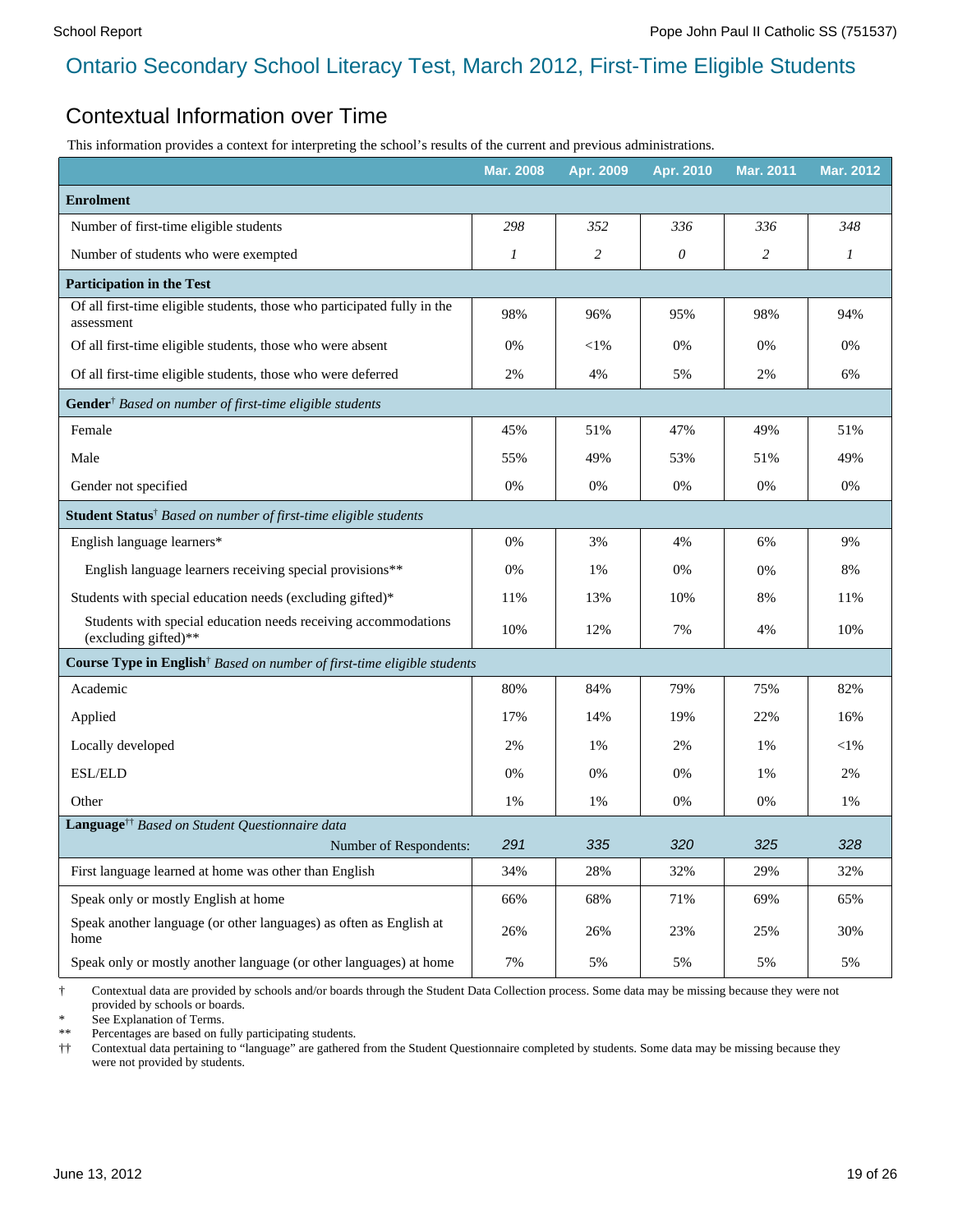#### Ontario Secondary School Literacy Test, March 2012, First-Time Eligible Students Results over Time, March 2008–March 2012

| <b>School Results over Time*</b>                   |                      |     |                      |        |                      |     |                      |     |                      |     |
|----------------------------------------------------|----------------------|-----|----------------------|--------|----------------------|-----|----------------------|-----|----------------------|-----|
|                                                    | <b>March</b><br>2008 |     | <b>April</b><br>2009 |        | <b>April</b><br>2010 |     | <b>March</b><br>2011 |     | <b>March</b><br>2012 |     |
| All<br><i>Students</i>                             | 298                  |     | 352                  |        | 336                  |     | 336                  |     | 348                  |     |
| Successful (all)                                   | 246                  | 83% | 288                  | 82%    | 261                  | 78% | 271                  | 81% | 287                  | 82% |
| Not Successful                                     | 47                   | 16% | 49                   | 14%    | 59                   | 18% | 58                   | 17% | 41                   | 12% |
| <b>Fully</b><br><b>Participating</b>               | 293                  | 98% | 337                  | 96%    | 320                  | 95% | 329                  | 98% | 328                  | 94% |
| Absent                                             | $\theta$             | 0%  |                      | $<$ 1% | $\theta$             | 0%  | 0                    | 0%  | $\theta$             | 0%  |
| Deferred                                           | 51                   | 2%  | 14                   | 4%     | 16                   | 5%  | 7                    | 2%  | 20                   | 6%  |
| <b>Fully</b><br><b>Participating</b><br>Successful | 246                  | 84% | 288                  | 85%    | 261                  | 82% | 271                  | 82% | 287                  | 88% |



| <b>Board Results over Time*</b>                    |                      |       |                      |       |                      |       |                      |     |                      |     |
|----------------------------------------------------|----------------------|-------|----------------------|-------|----------------------|-------|----------------------|-----|----------------------|-----|
|                                                    | <b>March</b><br>2008 |       | <b>April</b><br>2009 |       | <b>April</b><br>2010 |       | <b>March</b><br>2011 |     | <b>March</b><br>2012 |     |
| All<br><i>Students</i>                             | 6897                 |       | 7071                 |       | 7263                 |       | 7414                 |     | 7050                 |     |
| Successful (all)                                   | 5 2 6 5 1            | 76%   | 5 5 5 1              | 79%   | 5 5 0 7              | 76%   | 5671                 | 76% | 5 2 2 6              | 74% |
| Not Successful                                     | 1 207                | 18%   | 1042                 | 15%   | 1 161                | 16%   | 1 148                | 15% | 1 1 4 3              | 16% |
| <b>Fully</b><br><b>Participating</b>               | 6472                 | 94%   | 6 5 9 3              | 93%   | 6668                 | 92%   | 6819                 | 92% | 6369                 | 90% |
| Absent                                             | 84                   | $1\%$ | 63                   | $1\%$ | 63                   | $1\%$ | 51                   | 1%  | 48                   | 1%  |
| Deferred                                           | 341                  | 5%    | 415                  | $6\%$ | 532                  | 7%    | 544                  | 7%  | 633                  | 9%  |
| <b>Fully</b><br><b>Participating</b><br>Successful | 5 2 6 5              | 81%   | 5 5 5 1              | 84%   | 5 5 0 7              | 83%   | 5671                 | 83% | 5 2 2 6              | 82% |





| <b>Provincial Results over Time*</b>               |                      |     |                      |     |                      |     |                      |     |                      |     |  |
|----------------------------------------------------|----------------------|-----|----------------------|-----|----------------------|-----|----------------------|-----|----------------------|-----|--|
|                                                    | <b>March</b><br>2008 |     | <b>April</b><br>2009 |     | <b>April</b><br>2010 |     | <b>March</b><br>2011 |     | <b>March</b><br>2012 |     |  |
| All<br><i>Students</i>                             | 156 151              |     | 152 830              |     | 153 490              |     | 153 635              |     | 147 306              |     |  |
| Successful (all)                                   | 122 324              | 78% | 120 776              | 79% | 120 218              | 78% | 118 961              | 77% | 112717               | 77% |  |
| Not Successful                                     | 23 279               | 15% | 21 618               | 14% | 22 737               | 15% | 24 285               | 16% | 24 285               | 16% |  |
| <b>Fully</b><br><b>Participating</b>               | 145 603              | 93% | 142 394              | 93% | 142 955              | 93% | 143 246              | 93% | 137 002              | 93% |  |
| Absent                                             | 4357                 | 3%  | 3707                 | 2%  | 3479                 | 2%  | 3 2 3 7              | 2%  | 2966                 | 2%  |  |
| Deferred                                           | 6 191                | 4%  | 6 7 29               | 4%  | 7056                 | 5%  | 7 1 5 2              | 5%  | 7338                 | 5%  |  |
| <b>Fully</b><br><b>Participating</b><br>Successful | 122 324              | 84% | 120 776              | 85% | 120 218              | 84% | 118 961              | 83% | 112717               | 82% |  |



\* Percentages in tables may not add up to 100, due to rounding.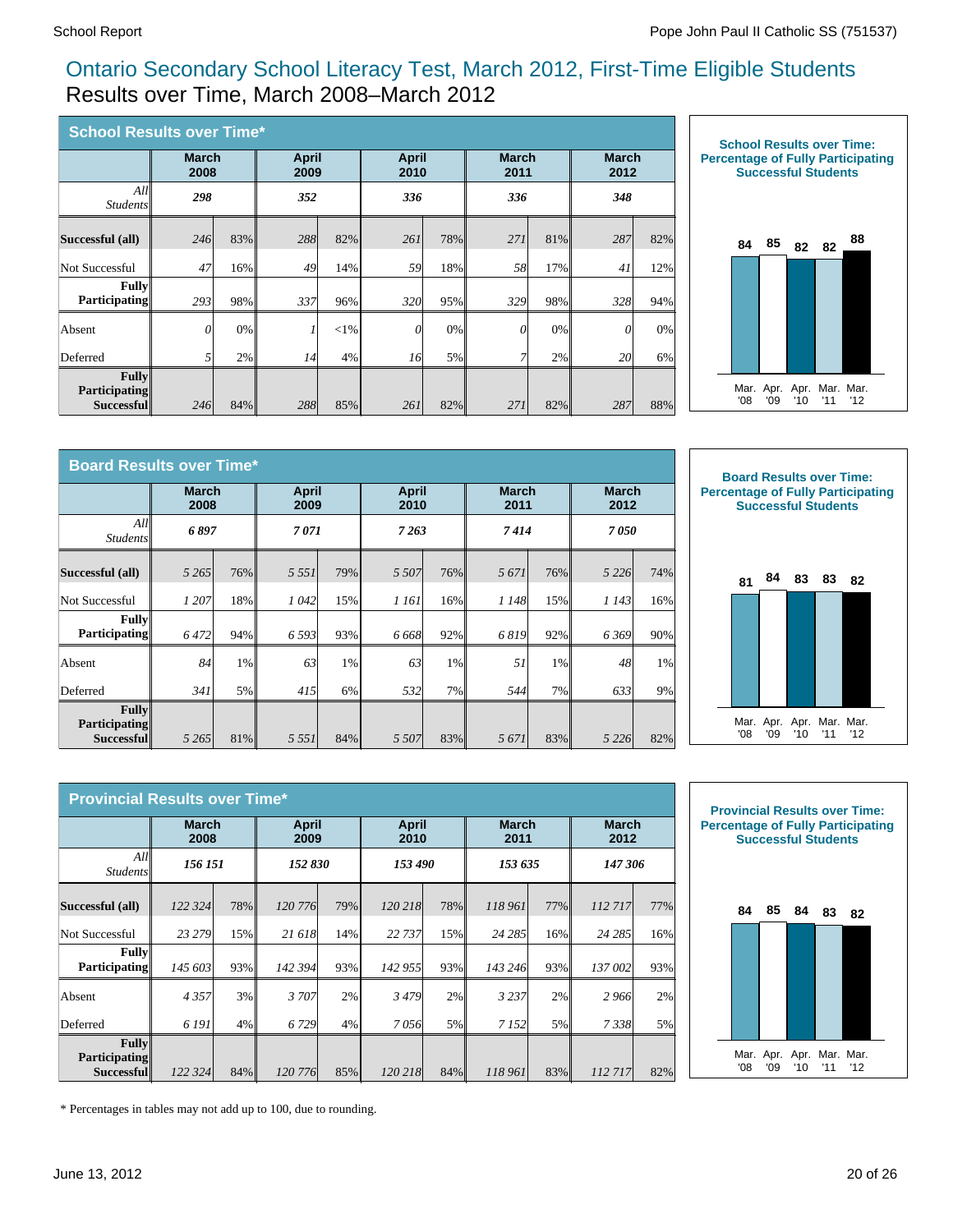

#### **Number of First-Time Eligible Students†**

|          |        | <b>March 2008</b> |               | <b>April 2009</b> |               | <b>April 2010</b> | March 2011    |             |        | <b>March 2012</b> |
|----------|--------|-------------------|---------------|-------------------|---------------|-------------------|---------------|-------------|--------|-------------------|
|          | Female | <b>Male</b>       | <b>Female</b> | <b>Male</b>       | <b>Female</b> | <b>Male</b>       | <b>Female</b> | <b>Male</b> | Female | <b>Male</b>       |
| School   | 133    | 165               | 180           | 172               | 159           | 177               | 166           | 170         | 176    | 172               |
| Board    | 3529   | 3 3 6 4           | 3581          | 3 490             | 3706          | 3557              | 3754          | 3660        | 3547   | 3503              |
| Province | 76 226 | 79 904            | 74 355        | 78 459            | 74 545        | 78 940            | 74 954        | 78 681      | 71934  | 75 370            |
|          |        |                   |               |                   |               |                   |               |             |        |                   |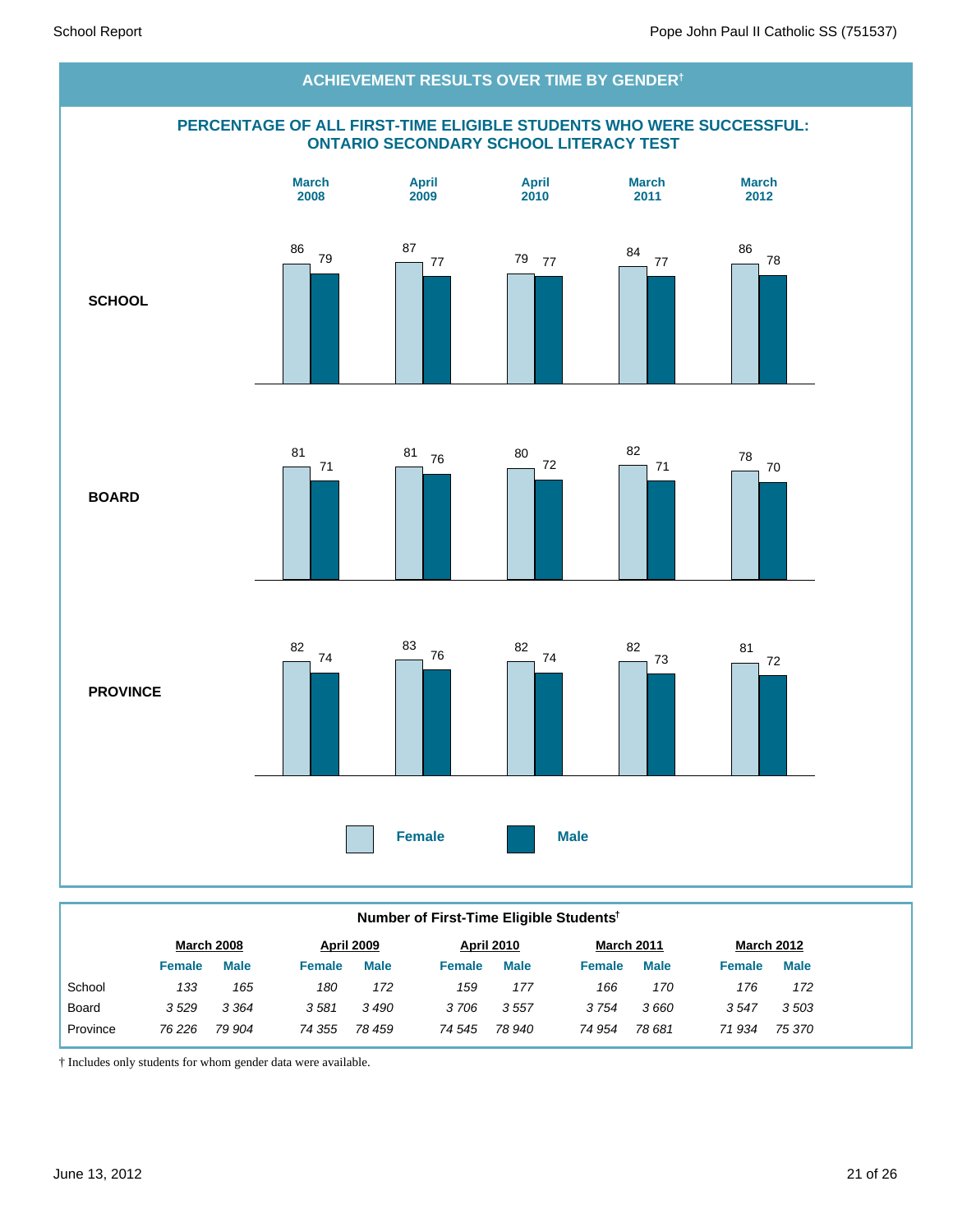#### **PERCENTAGE OF FULLY PARTICIPATING FIRST-TIME ELIGIBLE STUDENTS WHO WERE SUCCESSFUL: ONTARIO SECONDARY SCHOOL LITERACY TEST SCHOOL BOARD PROVINCE Female Male March 2008 April 2009 April 2010 March 2011 March 2012 ACHIEVEMENT RESULTS OVER TIME BY GENDER†** 88 81 88 82 82 81 86 78 92 83 86 77 86 82 86 79 87 <sup>79</sup> <sup>85</sup> <sup>79</sup> 88 80 88 82 88 81 87 <sup>80</sup> <sup>86</sup> 78

| Number of Fully Participating First-Time Eligible Students |               |                   |               |                   |               |                   |               |                   |               |                   |  |
|------------------------------------------------------------|---------------|-------------------|---------------|-------------------|---------------|-------------------|---------------|-------------------|---------------|-------------------|--|
|                                                            |               | <b>March 2008</b> |               | <b>April 2009</b> |               | <b>April 2010</b> |               | <b>March 2011</b> |               | <b>March 2012</b> |  |
|                                                            | <b>Female</b> | <b>Male</b>       | <b>Female</b> | <b>Male</b>       | <b>Female</b> | <b>Male</b>       | <b>Female</b> | <b>Male</b>       | <b>Female</b> | <b>Male</b>       |  |
| School                                                     | 131           | 162               | 177           | 160               | 153           | 167               | 162           | 167               | 165           | 163               |  |
| Board                                                      | 3 3 3 5       | 3 1 3 3           | 3 3 6 7       | 3226              | 3449          | 3219              | 3536          | 3283              | 3254          | 3 1 1 5           |  |
| Province                                                   | 71 615        | 73 969            | 69 954        | 72 432            | 70 055        | 72 896            | 70 606        | 72 640            | 67631         | 69 369            |  |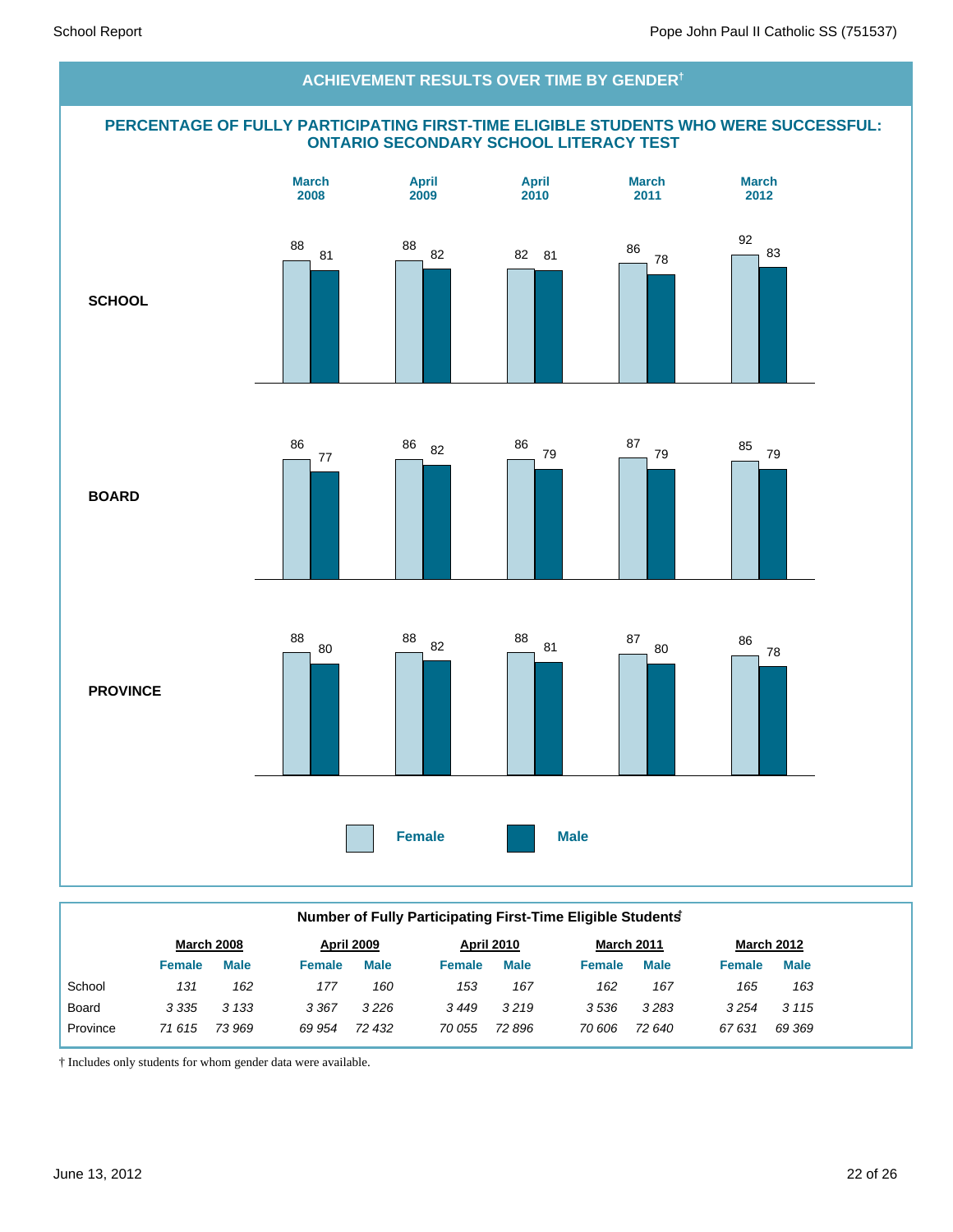|                                                                           | <b>STUDENT QUESTIONNAIRE RESULTS FOR THIS SCHOOL (# = 328)</b> |                                                                        |
|---------------------------------------------------------------------------|----------------------------------------------------------------|------------------------------------------------------------------------|
| <b>Questionnaire Item</b>                                                 | Percentage of Students*<br>100<br>$\pmb{0}$                    | <b>Number of</b><br><b>Students</b><br>Who<br><b>Answered</b><br>"Yes" |
| 1. Types of materials students read in English outside school most weeks: |                                                                |                                                                        |
| non-fiction books, e.g., biographies                                      | 44<br>56                                                       | 143                                                                    |
| comics                                                                    | 56<br>43                                                       | 142                                                                    |
| Web sites, e-mail, chat messages                                          | 93<br>$\overline{7}$                                           | 304                                                                    |
| letters                                                                   | 34<br>66                                                       | 111                                                                    |
| magazines                                                                 | 42<br>57                                                       | 188                                                                    |
| manuals, instructions                                                     | 51<br>49                                                       | 167                                                                    |
| newspapers                                                                | 52<br>48                                                       | 171                                                                    |
| novels, fiction, short stories                                            | 75<br>25                                                       | 246                                                                    |
| song lyrics, poems                                                        | 78<br>22                                                       | 255                                                                    |
| religious or spiritual writings                                           | 39<br>60                                                       | 129                                                                    |
| 2. Types of writing students do in English outside school most weeks:     |                                                                |                                                                        |
| e-mail, chat messages                                                     | $\overline{7}$<br>93                                           | 305                                                                    |
| letter, journals, diaries                                                 | 35<br>65                                                       | <i>115</i>                                                             |
| notes, directions, instructions                                           | 57<br>43                                                       | 187                                                                    |
| song lyrics, poems                                                        | 48<br>51                                                       | 159                                                                    |
| stories, fiction                                                          | 38<br>62                                                       | 125                                                                    |
| work-related writing                                                      | 67<br>33                                                       | 219                                                                    |
| 3. Types of English language materials students have at home:             |                                                                |                                                                        |
| dictionaries, encyclopedias (print or electronic)                         | $94 \overline{5}$                                              | 309                                                                    |
| books                                                                     | $95$ 4                                                         | 313                                                                    |
| newspapers                                                                | 82<br>17                                                       | 270                                                                    |
| magazines                                                                 | ${\bf 70}$<br>29                                               | 231                                                                    |
|                                                                           | <b>Yes</b><br><b>No</b>                                        |                                                                        |

\* Percentages may not add to 100, due to a lack of or ambiguous responses. Where there is no number in a bar, the percentage of responses is smaller than four.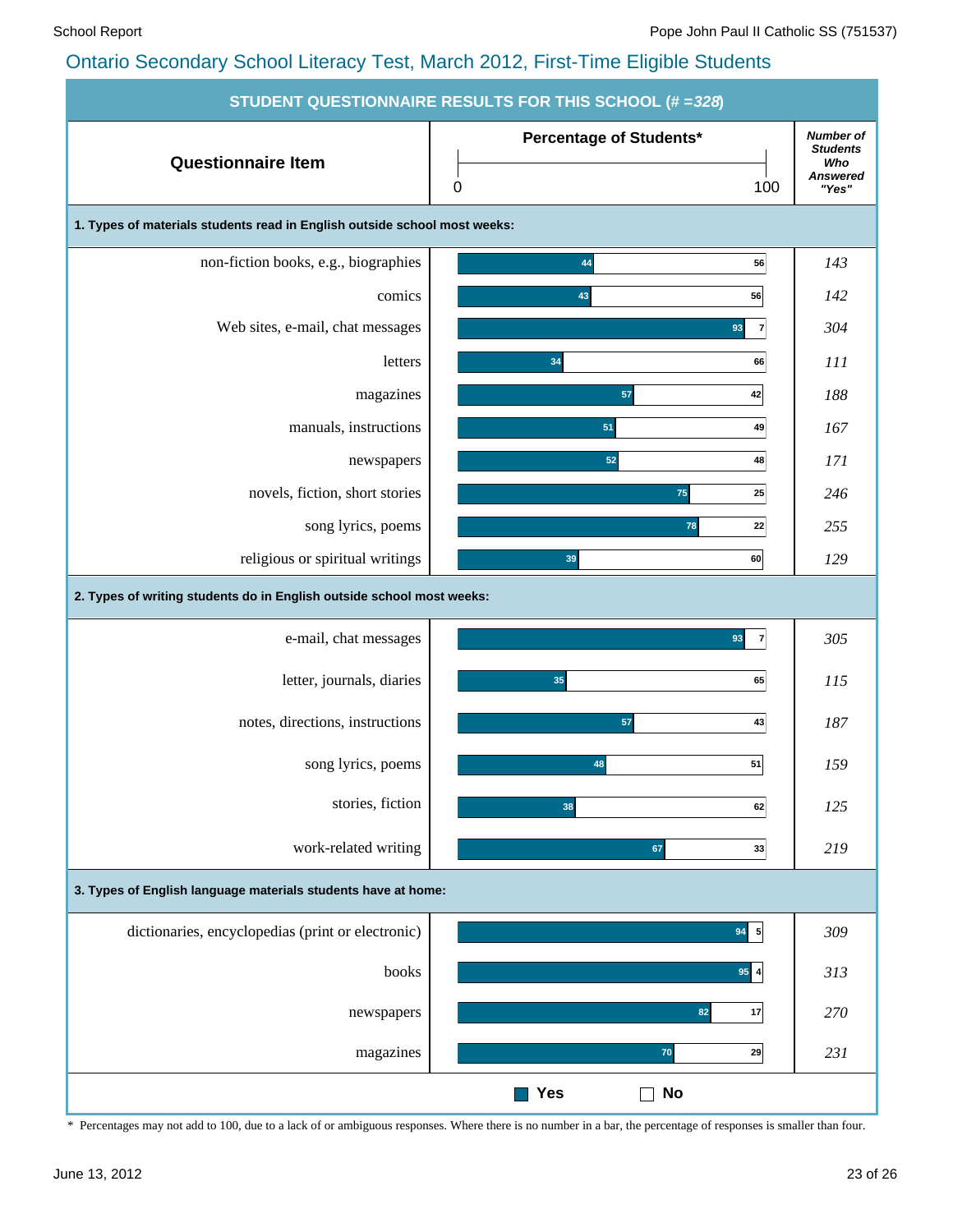| <b>STUDENT QUESTIONNAIRE RESULTS FOR THIS SCHOOL (# = 328)</b>                                               |                                |                                     |  |  |  |  |  |  |  |  |
|--------------------------------------------------------------------------------------------------------------|--------------------------------|-------------------------------------|--|--|--|--|--|--|--|--|
| <b>Questionnaire Item</b>                                                                                    | <b>Percentage of Students*</b> | <b>Number of</b><br><b>Students</b> |  |  |  |  |  |  |  |  |
|                                                                                                              | 100<br>0                       |                                     |  |  |  |  |  |  |  |  |
| 4. Number of hours a week students read materials written in English outside school, not including homework: |                                |                                     |  |  |  |  |  |  |  |  |
| one hour or less                                                                                             | 28                             | 93                                  |  |  |  |  |  |  |  |  |
| more than one hour but less than three hours                                                                 | 36                             | 119                                 |  |  |  |  |  |  |  |  |
| more than three hours but less than five hours                                                               | 19                             | 62                                  |  |  |  |  |  |  |  |  |
| five hours or more                                                                                           | 16                             | 54                                  |  |  |  |  |  |  |  |  |
| 5. Number of hours a week students write in English outside school, not including homework:                  |                                |                                     |  |  |  |  |  |  |  |  |
| one hour or less                                                                                             | 36                             | 119                                 |  |  |  |  |  |  |  |  |
| more than one hour but less than three hours                                                                 | 34                             | 111                                 |  |  |  |  |  |  |  |  |
| more than three hours but less than five hours                                                               | 17                             | 55                                  |  |  |  |  |  |  |  |  |
| five hours or more                                                                                           | 12                             | 40                                  |  |  |  |  |  |  |  |  |
| 6. How often students use a computer at home for homework:                                                   |                                |                                     |  |  |  |  |  |  |  |  |
| don't have a computer at home                                                                                | 3                              | 9                                   |  |  |  |  |  |  |  |  |
| never or hardly ever use a computer for homework                                                             | 5                              | 17                                  |  |  |  |  |  |  |  |  |
| use a computer once or twice a month for homework                                                            | 17                             | 57                                  |  |  |  |  |  |  |  |  |
| use a computer once or twice a week for homework                                                             | 43                             | 140                                 |  |  |  |  |  |  |  |  |
| use a computer almost every day for homework                                                                 | 32                             | 105                                 |  |  |  |  |  |  |  |  |
| 7. First language students learned at home was English:                                                      |                                |                                     |  |  |  |  |  |  |  |  |
| yes                                                                                                          | 68                             | 223                                 |  |  |  |  |  |  |  |  |
| no                                                                                                           | 32                             | 105                                 |  |  |  |  |  |  |  |  |
| 8. Language(s) students speak at home:                                                                       |                                |                                     |  |  |  |  |  |  |  |  |
| only or mostly English                                                                                       | 65                             | 213                                 |  |  |  |  |  |  |  |  |
| another language (or other languages) as often as<br>English                                                 | 30                             | 97                                  |  |  |  |  |  |  |  |  |
| only or mostly another language (or other languages)                                                         | 5                              | 15                                  |  |  |  |  |  |  |  |  |

\* Percentages may not add to 100, due to a lack of or ambiguous responses.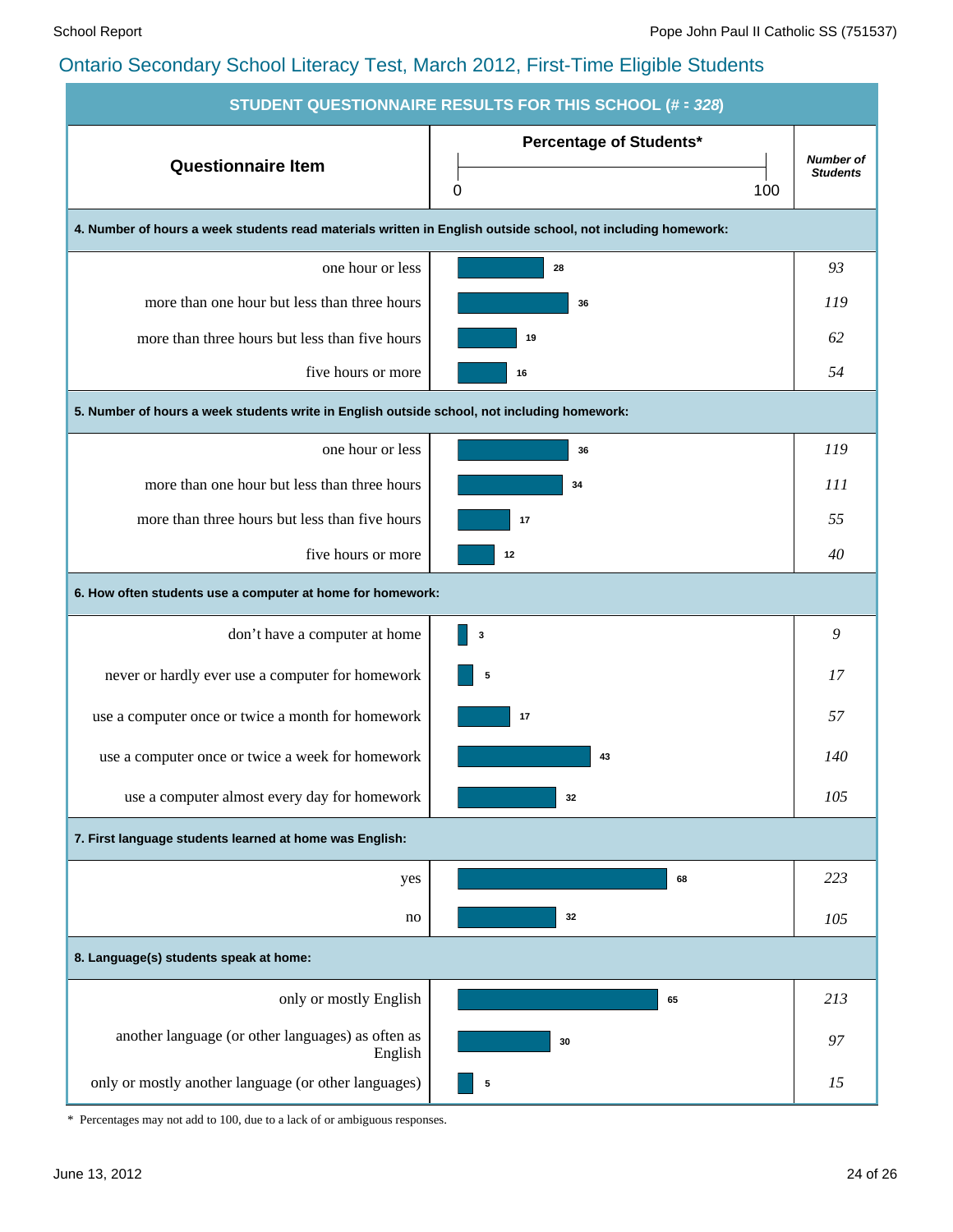|                                                                                                                                            | <b>School</b> |                      |                                           | <b>Board</b>      |                      |                              | <b>Province</b>      |                         |                                    |
|--------------------------------------------------------------------------------------------------------------------------------------------|---------------|----------------------|-------------------------------------------|-------------------|----------------------|------------------------------|----------------------|-------------------------|------------------------------------|
| <b>STUDENT QUESTIONNAIRE RESULTS</b><br>FOR SCHOOL, BOARD AND PROVINCE<br>(all students, female, male)                                     | All (#= 328)  | Female*<br>165)<br>¥ | $163)$<br>Male <sup>*</sup><br>$\ddot{*}$ | 6 286)<br>₩.<br>₹ | 3214<br>Female<br>y. | 072)<br>ి లే<br>le<br>N<br># | 133 489)<br>J₩≣<br>₹ | 66 141)<br>Female*<br>里 | 346)<br>$(# = 67)$<br><b>Male*</b> |
| Percentage of students indicating that they                                                                                                |               |                      |                                           |                   |                      |                              |                      |                         |                                    |
| have a computer at home.                                                                                                                   | 97%           | 97%                  | 98%                                       | 98%               | 99%                  | 98%                          | 98%                  | 98%                     | 97%                                |
| use the computer almost every day for homework.                                                                                            | 32%           | 27%                  | 37%                                       | 31%               | 33%                  | 29%                          | 32%                  | 34%                     | 30%                                |
| Percentage of students indicating that they read the following types of materials in English outside school most weeks:                    |               |                      |                                           |                   |                      |                              |                      |                         |                                    |
| non-fiction books, e.g., biographies                                                                                                       | 44%           | 44%                  | 43%                                       | 38%               | 36%                  | 40%                          | 36%                  | 33%                     | 39%                                |
| comics                                                                                                                                     | 43%           | 35%                  | 52%                                       | 38%               | 30%                  | 46%                          | 34%                  | 27%                     | 41%                                |
| Web sites, e-mail, chat messages                                                                                                           | 93%           | 95%                  | 90%                                       | 92%               | 94%                  | 90%                          | 91%                  | 93%                     | 88%                                |
| letters                                                                                                                                    | 34%           | 35%                  | 33%                                       | 34%               | 37%                  | 30%                          | 30%                  | 33%                     | 28%                                |
| magazines                                                                                                                                  | 57%           | 69%                  | 45%                                       | 62%               | 75%                  | 49%                          | 61%                  | 72%                     | 50%                                |
| manuals, instructions                                                                                                                      | 51%           | 41%                  | 61%                                       | 45%               | 37%                  | 53%                          | 40%                  | 29%                     | 50%                                |
| newspapers                                                                                                                                 | 52%           | 55%                  | 50%                                       | 51%               | 50%                  | 53%                          | 44%                  | 41%                     | 46%                                |
| novels, fiction, short stories                                                                                                             | 75%           | 84%                  | 66%                                       | 73%               | 83%                  | 61%                          | 71%                  | 82%                     | 60%                                |
| song lyrics, poems                                                                                                                         | 78%           | 87%                  | 68%                                       | 76%               | 85%                  | 67%                          | 67%                  | 79%                     | 56%                                |
| religious or spiritual writings                                                                                                            | 39%           | 41%                  | 37%                                       | 30%               | 31%                  | 28%                          | 22%                  | 23%                     | 22%                                |
| Percentage of students indicating that they read materials written in English outside school, not including homework, for                  |               |                      |                                           |                   |                      |                              |                      |                         |                                    |
| more than three hours a week.                                                                                                              | 35%           | 43%                  | 28%                                       | 34%               | 41%                  | 28%                          | 38%                  | 43%                     | 32%                                |
| Percentage of students indicating that they have the following English language materials at home:                                         |               |                      |                                           |                   |                      |                              |                      |                         |                                    |
| dictionaries, encyclopedias (print or electronic)                                                                                          | 94%           | 98%                  | 90%                                       | 91%               | 92%                  | 89%                          | 89%                  | 90%                     | 87%                                |
| books                                                                                                                                      | 95%           | 98%                  | 93%                                       | 94%               | 96%                  | 91%                          | 94%                  | 96%                     | 92%                                |
| newspapers                                                                                                                                 | 82%           | 85%                  | 79%                                       | 75%               | 75%                  | 75%                          | 81%                  | 82%                     | 80%                                |
| magazines                                                                                                                                  | 70%           | 78%                  | 63%                                       | 77%               | 82%                  | 72%                          | 81%                  | 85%                     | 77%                                |
| Percentage of students indicating that they do the following types of writing in English outside school most weeks:                        |               |                      |                                           |                   |                      |                              |                      |                         |                                    |
| e-mail, chat messages                                                                                                                      | 93%           | 93%                  | 93%                                       | 94%               | 95%                  | 93%                          | 93%                  | 95%                     | 91%                                |
| letters, journals, diaries                                                                                                                 | 35%           | 49%                  | 21%                                       | 30%               | 42%                  | 18%                          | 27%                  | 39%                     | 14%                                |
| notes, directions, instructions                                                                                                            | 57%           | 58%                  | 56%                                       | 53%               | 56%                  | 50%                          | 47%                  | 50%                     | 45%                                |
| song lyrics, poems                                                                                                                         | 48%           | 53%                  | 44%                                       | 45%               | 50%                  | 41%                          | 39%                  | 46%                     | 32%                                |
| stories, fiction                                                                                                                           | 38%           | 42%                  | 34%                                       | 35%               | 40%                  | 30%                          | 32%                  | 38%                     | 27%                                |
| work-related writing                                                                                                                       | 67%           | 70%                  | 64%                                       | 61%               | 63%                  | 59%                          | 53%                  | 53%                     | 53%                                |
| Percentage of students indicating that they write in English outside school, not including homework, for                                   |               |                      |                                           |                   |                      |                              |                      |                         |                                    |
| more than three hours a week.                                                                                                              | 29%           | 33%                  | 25%                                       | 26%               | 28%                  | 24%                          | 25%                  | 27%                     | 22%                                |
| Percentage of students indicating that the first language they learned at home was                                                         |               |                      |                                           |                   |                      |                              |                      |                         |                                    |
| other than English.                                                                                                                        | 32%           | 34%                  | $30\%$                                    | 36%               | 37%                  | 34%                          | 23%                  | 23%                     | 22%                                |
| Percentage of students indicating that they speak the following language(s) at home:**                                                     |               |                      |                                           |                   |                      |                              |                      |                         |                                    |
| only or mostly English                                                                                                                     | 65%           | 61%                  | 69%                                       | 58%               | 57%                  | 60%                          | 74%                  | 75%                     | 74%                                |
| another language (or other languages) as often as English                                                                                  | 30%           | 32%                  | 27%                                       | 30%               | 31%                  | 28%                          | 18%                  | 19%                     | 17%                                |
| only or mostly another language (or other languages)                                                                                       | 5%            | 5%                   | $4\%$                                     | 11%               | 11%                  | 12%                          | $7\%$                | 6%                      | 8%                                 |
| Includes only students for whom gender data were available.<br>** Percentages may not add to 100, due to a lack of or ambiguous responses. |               |                      |                                           |                   |                      |                              |                      |                         |                                    |